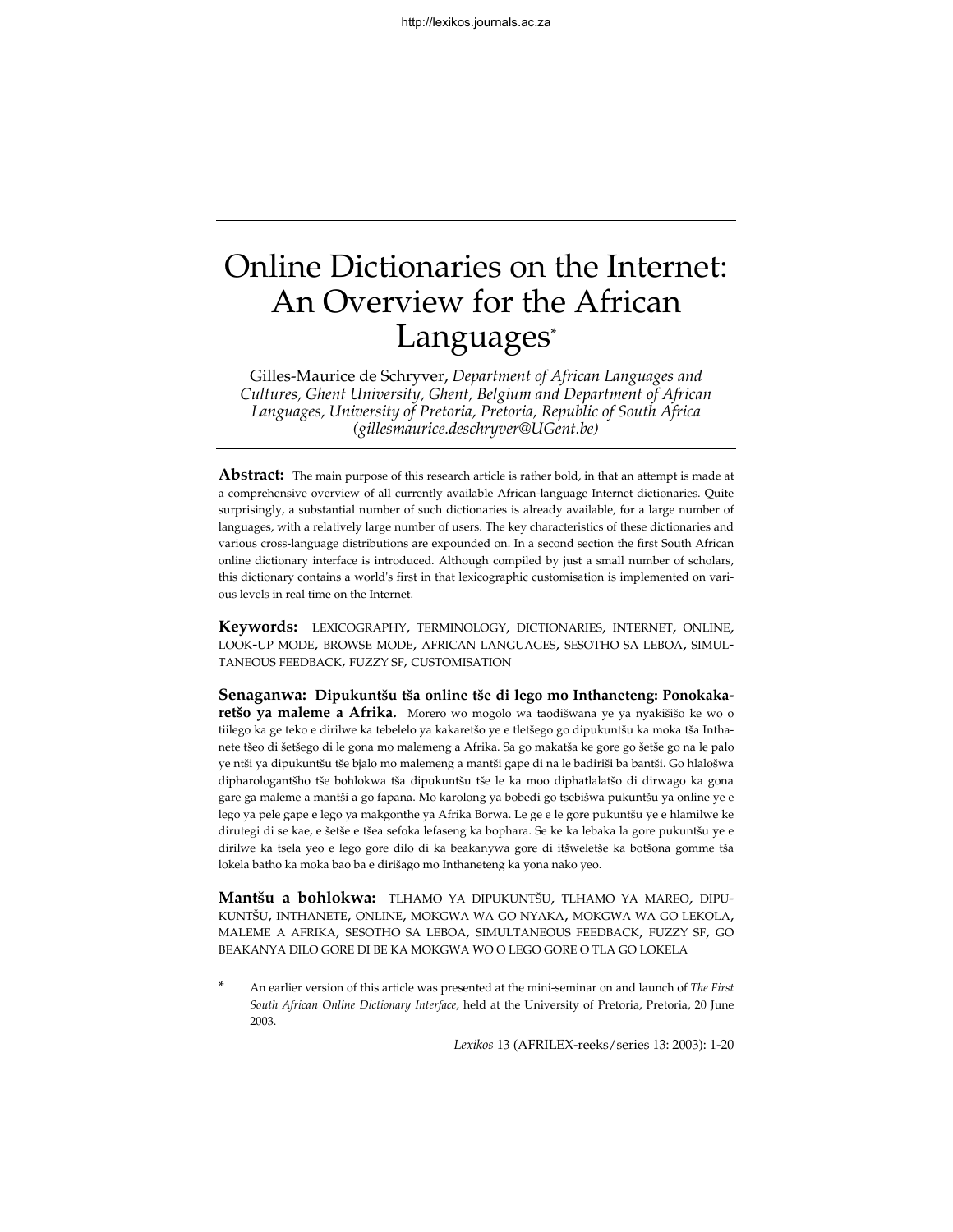# **African-language lexicography goes electronic**

The face of dictionaries is changing. Rapidly. Whereas paper dictionaries still ruled the market until a decade ago, the large-scale commercial production of electronic dictionaries has boomed since the mid-1990s. Today, dictionaries on CD-ROM typically come in the back pocket of their hardcopy counterparts, while the number of dictionaries on the Internet already runs into tens of thousands. Lexicographers working on the South African languages should not merely watch the unrolling of these events from the sidelines; they *must* and *can* take an active part in writing the future. The wildest futuristic dreams revolve around multimedia Internet dictionaries, for which space restrictions disappear, and for which the output can be tailored to suit each unique user. The aim of this article is therefore twofold. On the one hand, the results are presented of a detailed study of current African-language Internet dictionaries. On the other, the first truly South African online dictionary interface is introduced and contrasted with what is already available on the Internet.

In South Africa, the *Woordeboek van die Afrikaanse Taal* (WAT), a multi-volume overall-descriptive historical dictionary with a paper past of three quarters of a century, recently went electronic. The entire text of the first eleven volumes was computerised and made available on CD-ROM in mid-2003. It is expected that subscription-based intranet and Internet versions will follow suit. The focus in this article will however be on the African languages, and more particularly on those languages that belong to the same language family as the official African languages of South Africa. Outside South Africa, these languages are known as '*Bantu* languages'. Given that this term is stigmatised in South Africa, this language family will be referred to as '*African* languages' below.

When embarking on this research project, colleagues wondered whether just two, a good twenty, or perhaps as many as two hundred African-language Internet dictionaries were already available. Probably the most surprising result of this study is that the actual number is closest to the last estimate. There are indeed nearly two hundred of them, for nearly one hundred and twenty *different* African languages. Considering that there are roughly five to six hundred languages that belong to this family, this means that one fifth are represented. The downside of this extremely positive and, admittedly, surprising outcome of this study is that the sizes of the current African-language Internet dictionaries are generally small, and the contents not often of a high quality.

# **Guthrie's classification and beyond**

Over half a century ago, Malcolm Guthrie 'identified' and 'classified' the languages that are the focus of this article (Guthrie 1948). He used two main and two subsidiary linguistic criteria to identify the languages, and came to the conclusion that this language family covers that part of the African continent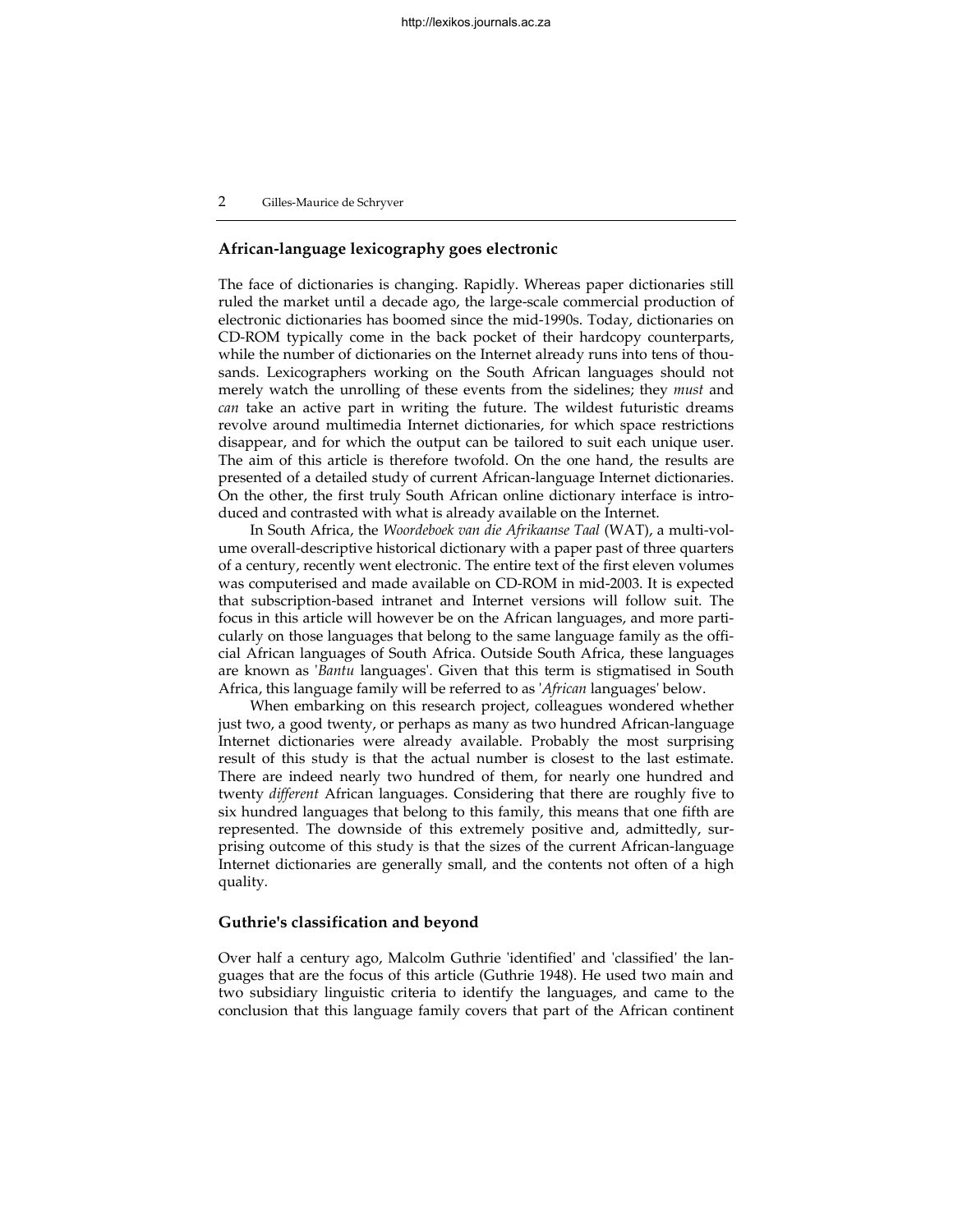Online Dictionaries on the Internet: An Overview for the African Languages 3

starting from an imaginary line north of the current Democratic Republic of the Congo (DRC) all the way down to the southern tip of the African continent. Roughly speaking, only the languages spoken in the Cape region and north of it (Afrikaans and the Khoesaan languages) do not belong to this family. He then set out to classify all the languages within this region, a classification mainly based on geographical contiguities, and much less on linguistic features. The result consisted of 16 'zones' covering nearly 80 'groups'. The zones start in the northwest (A), go to the northeast (B, C, D and E), then south (F and G), again from west to east (H, K, L, M, N and P), and once more from west to east (R, S and T). These zones are made up of groups (A10, A20, ...; ...; M10, M20, ...; ...), with each group bringing together so-called related languages (A11, A12, ..., A21, A22, ...; ...; M11, M12, ..., M21, M22, ...; ...). Over the years he extensively revised zones A, B and C (Guthrie 1953), and also — all of a sudden, but apparently in response to criticism (Cope 1971: 218) — collapsed the Southern African zones S and T into a single zone S. Guthrie's 'final' classification can be found in the third volume, pages 11 to 15, of his Magnum Opus (Guthrie 1967, 1971, 1970, 1970a).

In Tervuren, Belgium, which soon became the mecca of Central-African language studies, a new zone was introduced around the region of the Great Lakes, zone J, consisting of Guthrie's groups E10, E20 and E30, as well as of sections of D40, D50 and D60. The numbering was simply transferred to J10 up to J60 respectively (Bastin 1978). In order to distinguish between neighbouring languages/dialects, extra letters are sometimes added (e.g. L31a for Cilubà spoken by the Balubà, L31b for Cilubà spoken by the Beena Luluwà, etc.). Since Guthrie, some languages have become extinct, while previously undocumented ones have been documented. Languages not originally in Guthrie's list mostly start with the linguistic group to which the extra language seems to be most affiliated, say E40, to which a third digit is added, e.g. E402 for Ikizu. At least, the latter is done by most scholars, such as for instance Lowe and Schadeberg (1996) or Maho (2003).

Nonetheless, in both the Guthrie and Tervuren checklists, the same code sometimes covers different languages. Furthermore, not everyone uses the Tervuren zone J. The result of this state of affairs is that there is considerable confusion as to which language has which code, and *vice versa*. Moreover, many languages often have numerous alternate spellings and/or are simply referred to by means of different names. The existence and status of dialects further complicate the issue. The exact number and location of languages is therefore still not known half a century after Guthrie's pioneering work, yet one generally accepts that there are at least five hundred and less than six hundred. Given all this confusion, it is obviously not truly possible to quantify any claims regarding this family of languages. For one, there is not even a fixed upper limit.

Apart from Guthrie's final classification, and Tervuren's latest checklist (Bastin, Coupez and Mann 1999), there is also a third classification that is often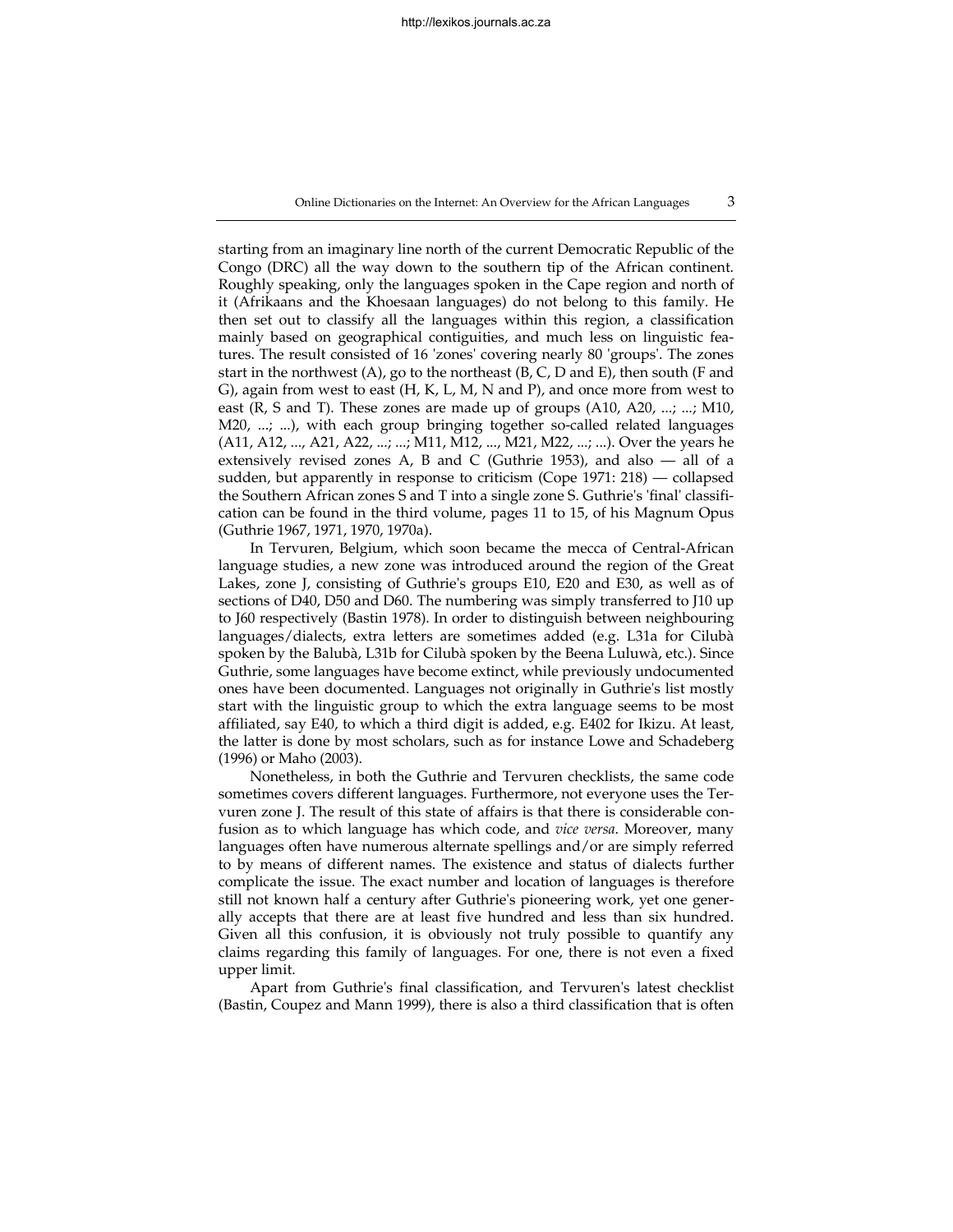consulted, viz. the one found in *Ethnologue* (Grimes and Grimes 2000). A highly useful comparison of the three classifications was compiled by Maho (2002). In the discussion below, however, certain decisions had to be made in order to provide for a scientific framework. These decisions were as follows: (1) *Ethnologue* was used as arbiter on language names, (2) the codes for the languages were mainly taken from the Tervuren checklist, (3) wherever Guthrie's data seemed more precise, his 'language name + language code' pair was kept, and (4) where applicable, the current official language names overruled the above.

# **Internet dictionaries for the South African languages**

Now that the term 'African languages' has been delimited for the purposes of this article, one can turn to the concept 'Internet dictionaries'. Such reference works form part of the larger family of human-oriented electronic dictionaries and, within a three-step access dictionary typology, can be characterised as reference works for which 'users worldwide use laptops/desktops to access a dictionary stored on an online server' (De Schryver 2003: 151). Reformulated, these are thus *online* dictionaries for which the data are stored in databases, no matter where these databases are located, and which can be consulted from a *search screen* by anyone from anywhere through the *Internet*. Intranet dictionaries, another type of online electronic dictionary, will thus not be considered. For convenience, however, the terms 'online dictionary' and 'Internet dictionary' are used interchangeably in this article. A comprehensive overview of the features of the various electronic dictionaries, as well as a detailed discussion of their advantages over paper dictionaries, can be found in De Schryver (2003). Suffice it to say here that an electronic dictionary is much more than 'a dictionary in electronic form'. At the very least, the data are stored in a database, to which various (search) indexes are added, with a multitude of links to multimedia, as well as, increasingly, Natural Language Processing (NLP) extensions.

Rather surprisingly, these various aspects *already* exist for some of the African languages spoken in South Africa, albeit not yet all together in one integrated Internet dictionary package. An online dictionary for Tshivenda (S21), for example, is available from *CBOLD*. It contains 8 900 lemma signs, all of them searchable from a search screen, yet only with textual output. Sound files were added to various basic travellers' phrases for Sesotho (S33), among others, at *TravLang*, while full multimedia (i.e. text, audio and computer graphics) can be found at *eLanguage* for isiZulu (S42). Lastly, an example of an online NLP aspect that has been developed for a South African language is the machine translation (MT) system running between isiXhosa (S41) and English at *Xhosa on the Web!* (O'Kennon 1996–2003).

As argued by Varantola (2002: 35) and De Schryver (2003: 167, 169-172), multimedia corpora will increasingly become part and parcel of future electronic dictionaries. This NLP aspect does not yet exist for South African languages, but across the border Internet-searchable *text* corpora are already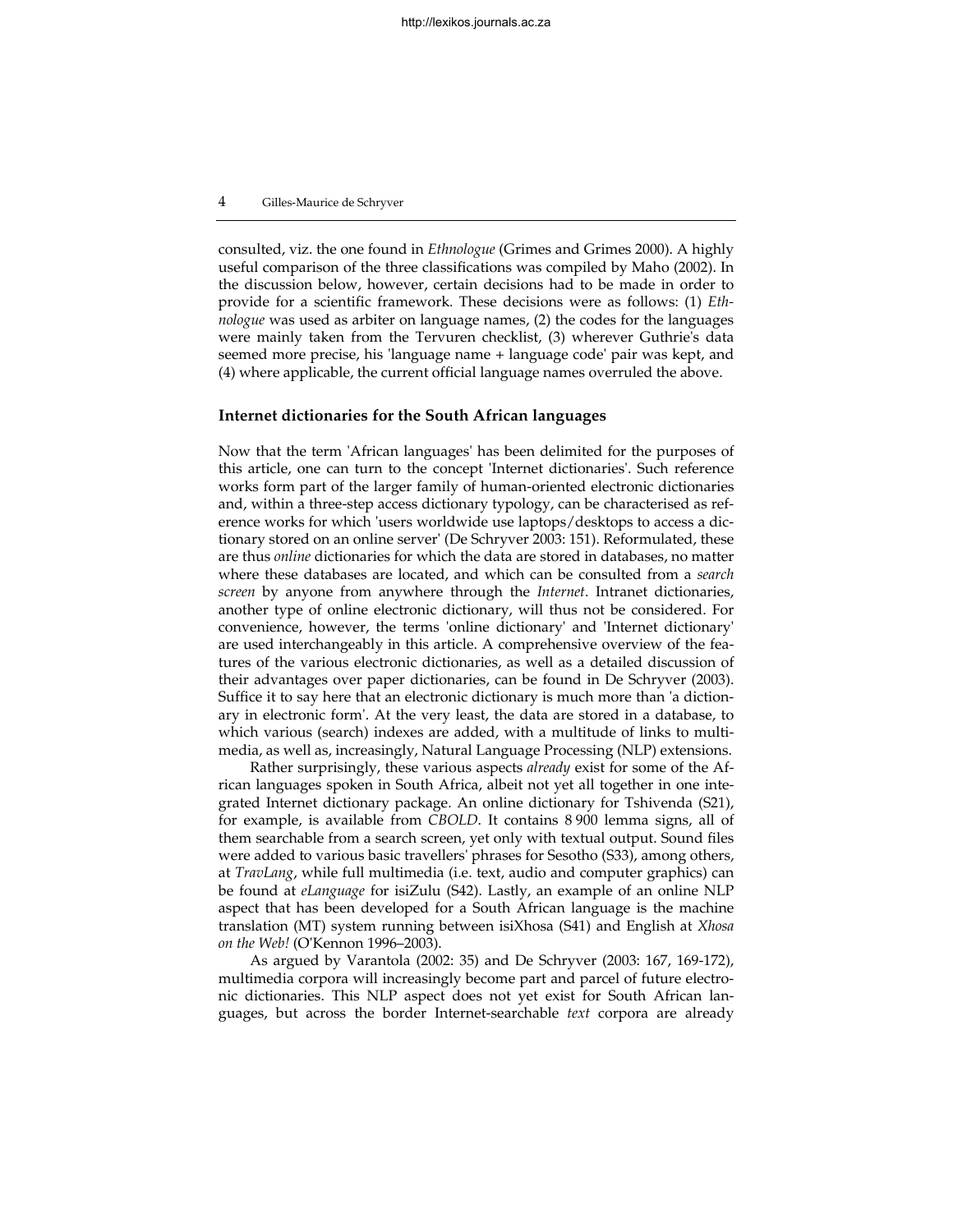Online Dictionaries on the Internet: An Overview for the African Languages 5

available for ChiShona (S11-S12-S14) and SiNdebele (or Zimbabwean Ndebele (S44)). These online corpora of respectively 2.2 million and 0.7 million running words were originally assembled with dictionary compilation in mind, and have now been made available to the wider linguistic community (Ridings 2002).

Although most of the online dictionaries for South African languages have been online for quite some years now, it is somewhat disturbing to note that relatively few people know about their existence. Apart from the fact that the full Internet potential is not used within a single integrated package in any one of them, one of the reasons for their shadowy presence could be that none of these existing online dictionaries was made *in* South Africa, *by* South Africans, *for* South Africans. All these aspects are niches that can be filled by prospective lexicographers, besides the fact that such lexicographers can of course also improve on current size, quality and functionality.

## **A systematic overview of online African-language dictionaries**

In this section, a systematic overview will be presented of currently available Internet dictionaries for the African languages. One immediately notices an uneasy balance between the concepts 'currently available' and 'Internet' here. Indeed, the Internet being an organic medium, its contents literally change every single second. One must therefore put a timestamp on the study, with all claims referring to that time frame. The timestamp is 'April 2003', as this is the period during which the Internet was trawled (with the help of search engines such as *Google*) to trace all available African-language Internet dictionaries. What follows is a summary and a discussion of the main findings, with all claims thus 'valid' for April 2003.

Before the results themselves are presented, it is important to recall that 'Internet dictionaries' in this study are *only* those online dictionaries that can be accessed from a search screen. This thus means that one must be able to type in words or sections of words, potentially including wildcards, followed by a mouse click or 'enter', upon which one or more articles are presented ensuing a page-reload. Based on this premise, the following two types of dictionaries that can be found *en masse* on the Internet have not been included in this study: (1) dictionaries in pdf (Portable Document Format), word processor, or any other downloadable text format — such as for instance Odden's (2002) *Kikerewe–English Dictionary* (J24) in pdf; and (2) dictionaries which are simply plain online HTML (HyperText Markup Language), or HTML-like, files — such as *Ikuska Libros*'s (1997–2003) *Diccionario Lingala–Español–Lingala* (C36d) in HTML, or dictionaries such as those from the *TravLang* series mentioned above, which have no search facilities and can only be 'browsed'.

The following three types, on the other hand, were considered for this study: (1) *online* dictionaries, i.e. dictionaries stored in databases over the Internet; (2) *pop-up* dictionaries, i.e. dictionaries with which, once one has down-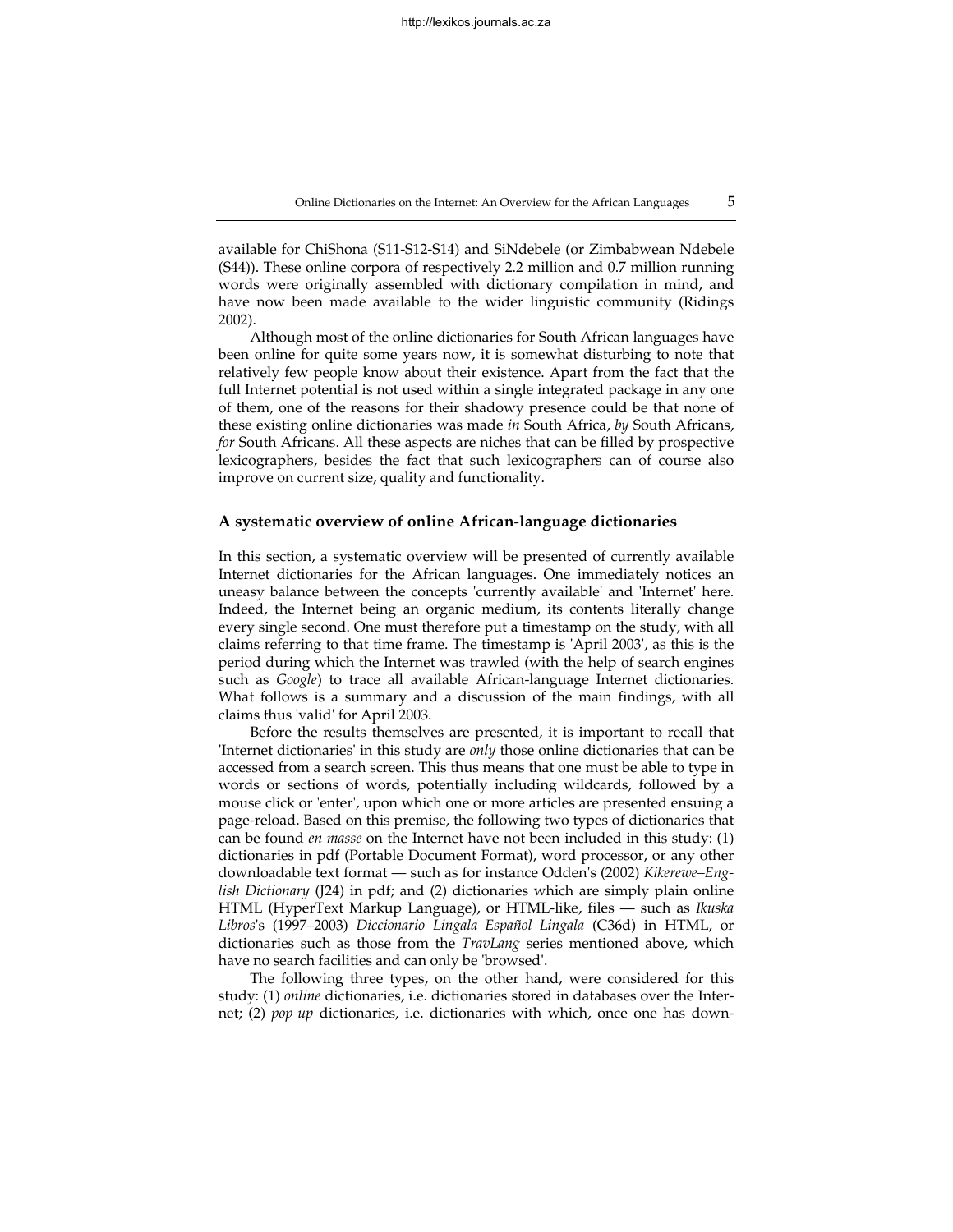loaded a small piece of software, one can move the mouse over words online, upon which the relevant articles pop up in dedicated screens; and (3) *PC* dictionaries, i.e. dictionaries for which a piece of software *cum* one or more lexica are downloaded from the Internet, to be used as offline PC dictionaries. Note that the lexica in (2) can also be downloaded to the hard drive of a PC, at which point they become, in addition, functional as *offline* pop-up PC dictionaries.

Following the investigation, an impressive number of 182 African-language Internet dictionaries were found, 165 of the 'online' type, 8 of the 'popup' type, and 9 of the 'PC' type. All major characteristics of these 182 dictionaries have been tabulated in the Appendix, and as such this appendix — which is sorted by the *names* of the languages — should be considered the basis of the analysis that is to follow. These 182 dictionaries cover 117 *different* languages, as well as Common Bantu (CB) and Proto Bantu (PB). PB is the hypothetical language to which all current languages within this family can be traced back, while CB are the c. 2 800 series of comparative forms that were used by Guthrie to reconstruct PB. The distribution of the number of Internet dictionaries per language is as follows: Swahili (G42): 20 x, Chagga (E62): 14 x, Lingala: 5 x, Ganda (J15) and isiZulu:  $4 \times$  each, Meru (E61):  $3 \times$ , 18 other languages + PB:  $2 \times$ each, and 93 other languages  $+$  CB: 1  $\times$  each. As for many other real-world phenomena, one notices a Zipfean distribution, i.e. the number of Internet dictionaries is extremely high for just a small number of languages, while the frequency for the great majority is very low. That there are relatively many dictionaries for languages such as Swahili, Lingala and isiZulu is understandable; these are the languages that also receive much academic (and other) attention. That a language such as Chagga scores high, however, is out of proportion.

Indeed, there is some serious skewing in the geographical dispersion as a result of one single source that contains over a hundred African-language Internet dictionaries. In the early 1970s Derek Nurse and Gérard Philippson surveyed the languages of Tanzania and neighbouring countries — their study is known as the *Tanzania Language Survey* (TLS, Nurse and Philippson 1975) and this resulted in 124 parallel c. 1 000-word wordlists. For some of the languages, however, different dialects were recorded — in the case of Chagga, 14, in the case of Meru, 3, etc. In all, there are lexica for 97 *different* languages, as well as one for PB and one for English. Given this, it is thus clear that there is a significant bias towards the languages of Tanzania and East Africa. The fact moreover that Swahili is mainly spoken in Tanzania, pushes the distribution even more into that region of the African continent.

Despite the bias, and despite the small size of the TLS lexica, they are as a whole an interesting application of the *hub-and-spoke model* (Martin 1996: 209, 214). Indeed, with English/Swahili as hub, all the other 122 lexica are linked to it as spokes, and as a result an online dictionary for each and every language pair, triple, quadruple, etc. can now also be 'created', passing through the hub. The number of permutations, and thus the potential number of different *multilingual* dictionaries one can generate in this way, is virtually unlimited. The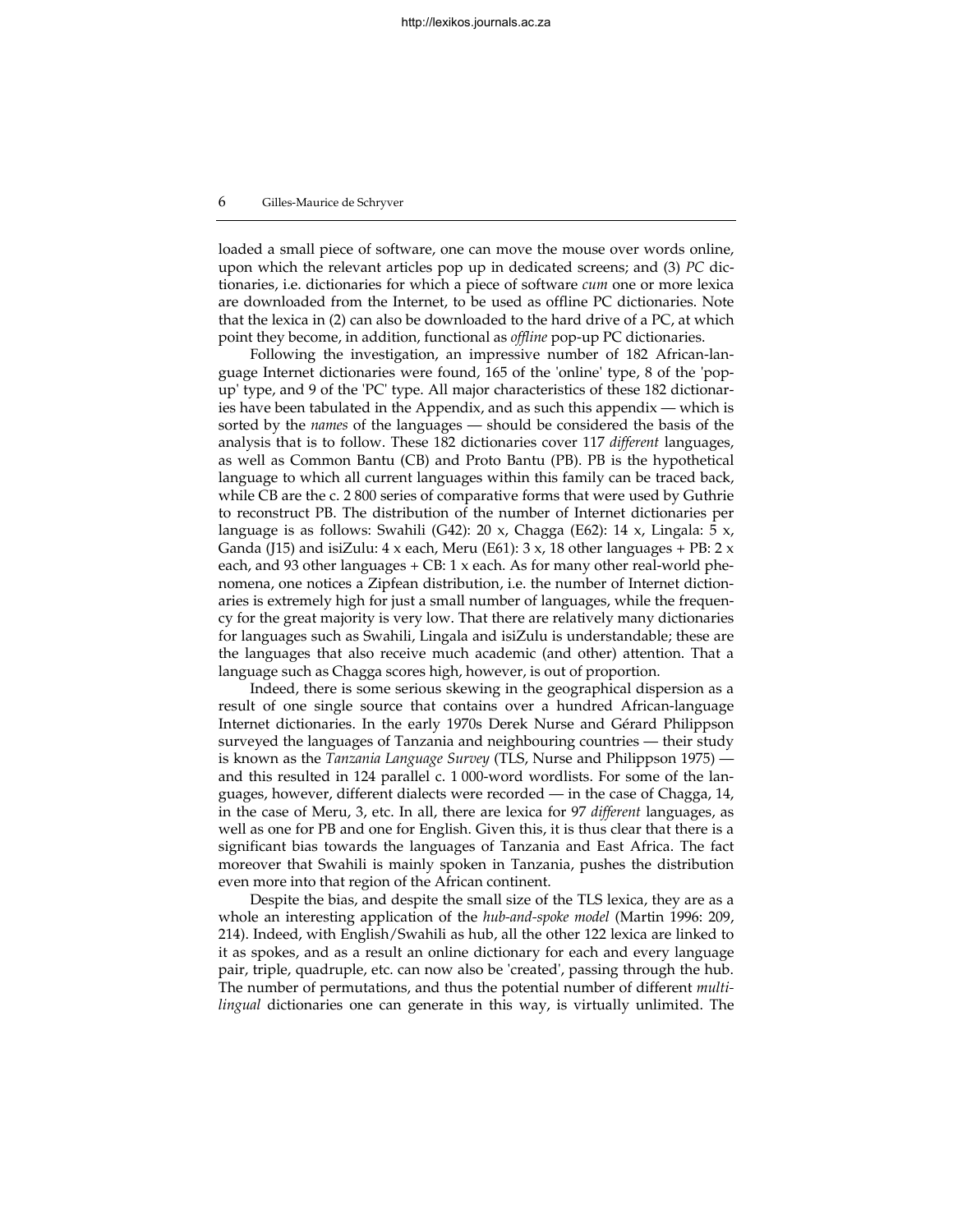Online Dictionaries on the Internet: An Overview for the African Languages 7

basic hub-and-spoke framework is actually becoming ever more popular online for dictionaries involving the languages used in the European Community (EC). In one set of applications, viz. *Ergane* and *Majstro*, Esperanto was chosen as hub with, besides mostly EC languages, Swahili, isiZulu and Setswana (S31) as spokes. From a sound metalexicographic point of view, there are many good reasons to have reservations when it comes to the hub-and-spoke model. Yet choosing an artificial language as hub, thus one where the level of polysemy is virtually non-existent, definitely goes some way to avoid a number of the theoretical problems.

While learners might find it most useful that English was included as one of the parallel lexica of TLS, comparative linguists surely appreciate the fact that Guthrie's PB reconstructions were also added, so that reflexes across the various languages can be directly compared. From the time when Guthrie worked on PB, reconstructions have mainly been drawn up in Tervuren, with Meeussen's (1980, based on a manuscript from 1969) *BLR* and Coupez, Bastin and Mumba's (1998) *BLR 2* the two major releases so far. BLR 2, with 9 800 reconstructed forms, is the backbone of the ambitious *CBOLD* project, originally located in Berkeley, now transferred to Lyon. This research team collected a manifold of dictionaries, mostly as downloadable text files only however, and containing many errors resulting from the use of optical character recognition (OCR) on poor-quality scans. As pointed out above, such dictionaries have not been considered in this study. A total of 22 other dictionaries, as well as BLR 2, *can* be queried online though. Reconstructions to PB for these dictionaries, with BLR index numbers and Guthrie codes, is still ongoing. Note that, at the time of writing, a web site dedicated to BLR 3 is in the making (Bastin et al. 2003).

The CBOLD web site also houses the TLS data, which effectively makes this single site the 'major collection', at least quantity-wise, with 146 online dictionaries for 111 different languages and 2 for PB. In April 2003, the largest Internet dictionary for this language family, however, was located at Yale University, where *The Kamusi Project* contained 58 038 Swahili and 58 041 English 'articles' (Kamusi 1994–2001). These values were arrived at by simply counting the number of entries, and do not reflect the true sizes since a new entry is used for each new synonym, for each new sense, etc. If the number of truly unique lemma signs is summed, regardless of part of speech (POS), then the Swahili to English side turns out to contain 18 411 items, and the English to Swahili side 26 970 items. This dictionary is a prototypical example of bottom-up lexicography (Carr 1997: 214), which means that it is being compiled by Netizens. The contents should thus be consulted with caution.

The second-largest online African-language dictionary, for Lozi (S34), contains 24 000 items. Then follow dictionaries for ChiShona with 15 000 items, for Nyankore (J13) with 12 500 items, etc. At the other end of the spectrum, some of the online dictionaries contain as few as 100 items (for Ganda), 186 items (for Setswana), 300 items (for Lingala), etc. The average number of items in the 182 online African-language dictionaries is 1 978.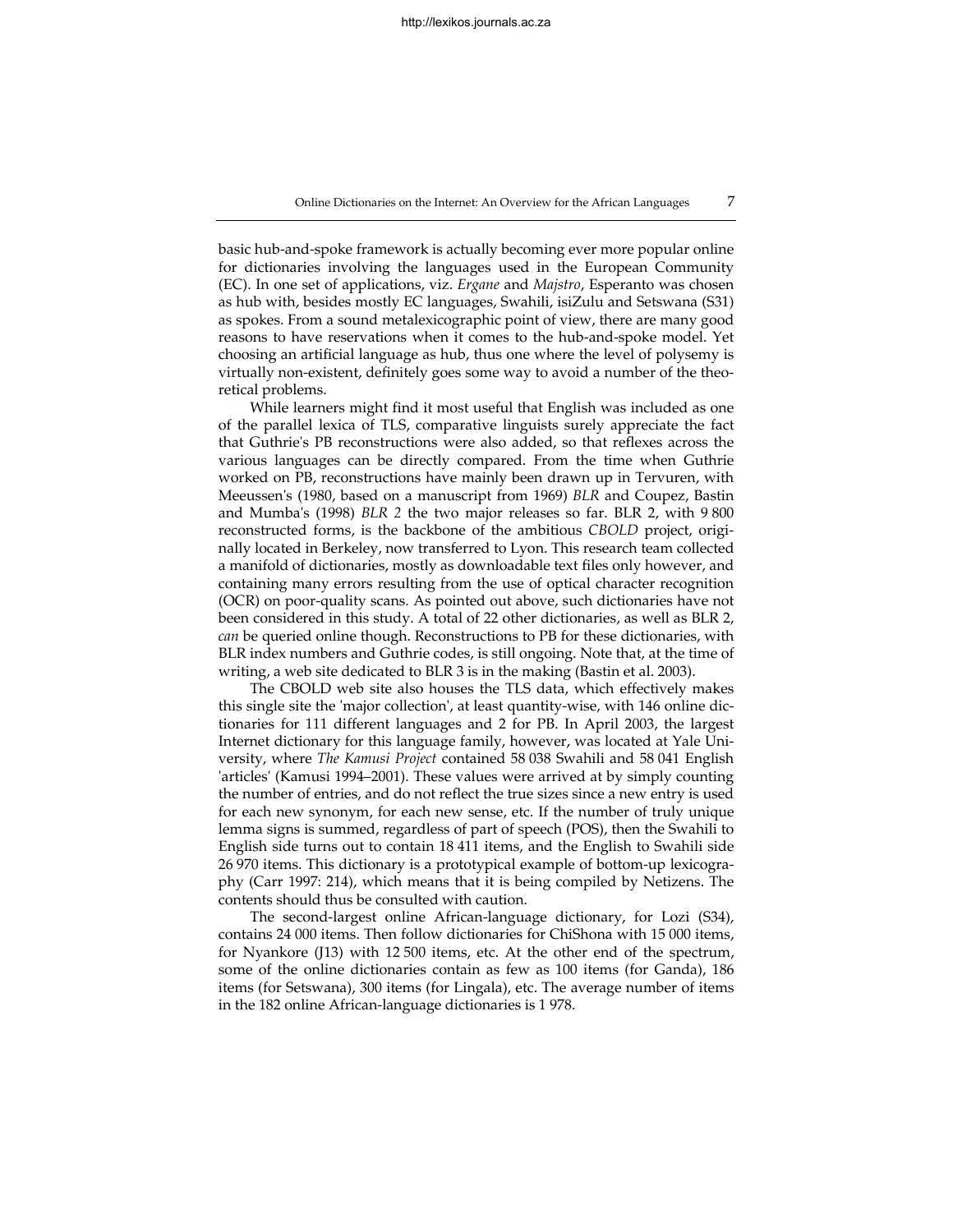It has already been pointed out that the 182 dictionaries cover 117 different languages. Many of these languages are spoken across country borders, such as Chewa (N31b) which is spoken in both Malawi and Botswana, or Fipa (M13) in Tanzania and Malawi, Luyia (J32) in Kenya and Uganda, Yaka (H31) in the DRC and Angola, etc. If one studies the distribution of the number of languages that have online dictionaries *per country*, the data shown in Table 1 are arrived at.

**Table 1:** Distribution of the number of African languages with Internet dictionaries per country

|    | #C Country      | #Ls with Ds    | $\%$   |
|----|-----------------|----------------|--------|
| 1  | Angola          | 1              | 0.66   |
| 2  | Botswana        | 3              | 1.99   |
| 3  | Burundi         | 2              | 1.32   |
| 4  | Congo           | 2              | 1.32   |
| 5. | DRC.            | 6              | 3.97   |
| 6. | Gabon           | 2              | 1.32   |
|    | 7 Kenya         | 14             | 9.27   |
| 8. | Malawi          | 7              | 4.64   |
| 9  | Mozambique      | 5              | 3.31   |
| 10 | Namibia         | 2              | 1.32   |
|    | 11 Rwanda       | $\overline{2}$ | 1.32   |
|    | 12 South Africa | 4              | 2.65   |
|    | 13 Tanzania     | 81             | 53.64  |
| 14 | Uganda          | 10             | 6.62   |
|    | 15 Zambia       | 5              | 3.31   |
|    | 16 Zimbabwe     | 5              | 3.31   |
|    |                 | 151            | 100.00 |

From Table 1 it is clear that the greatest allocation is once more to be found in Tanzania, with as many as 81 languages covered. Neighbouring countries such as Kenya with online dictionaries for 14 languages, and Uganda for 10 languages, also score high. In Southern Africa, countries like Zambia, Zimbabwe, Malawi and Mozambique, each cover more languages than South Africa, where there are but 4 languages with Internet dictionaries.

Based on the data found in *Ethnologue*, the 117 languages are spoken by over 100 million people. The dispersion once more moves between extremes. At one extreme, some languages covered are nearly extinct (Geviya (B30)), or are spoken by only a few (Zalamo (G33)), up to a few thousand people (Mpongwe (B11a), Kahe (E64), etc.). At the other extreme, some languages are spoken as primary language by over 5 million (Swahili, Sukuma (F21) and Gikuyu (E51)), over 6 million (Rundi (J62) and isiXhosa), over 7 million (ChiShona and Rwanda (J61)), up to over 9 million (isiZulu) people. Very roughly speaking, the average number of primary speakers per language for which there is at least one Internet dictionary is 1 million.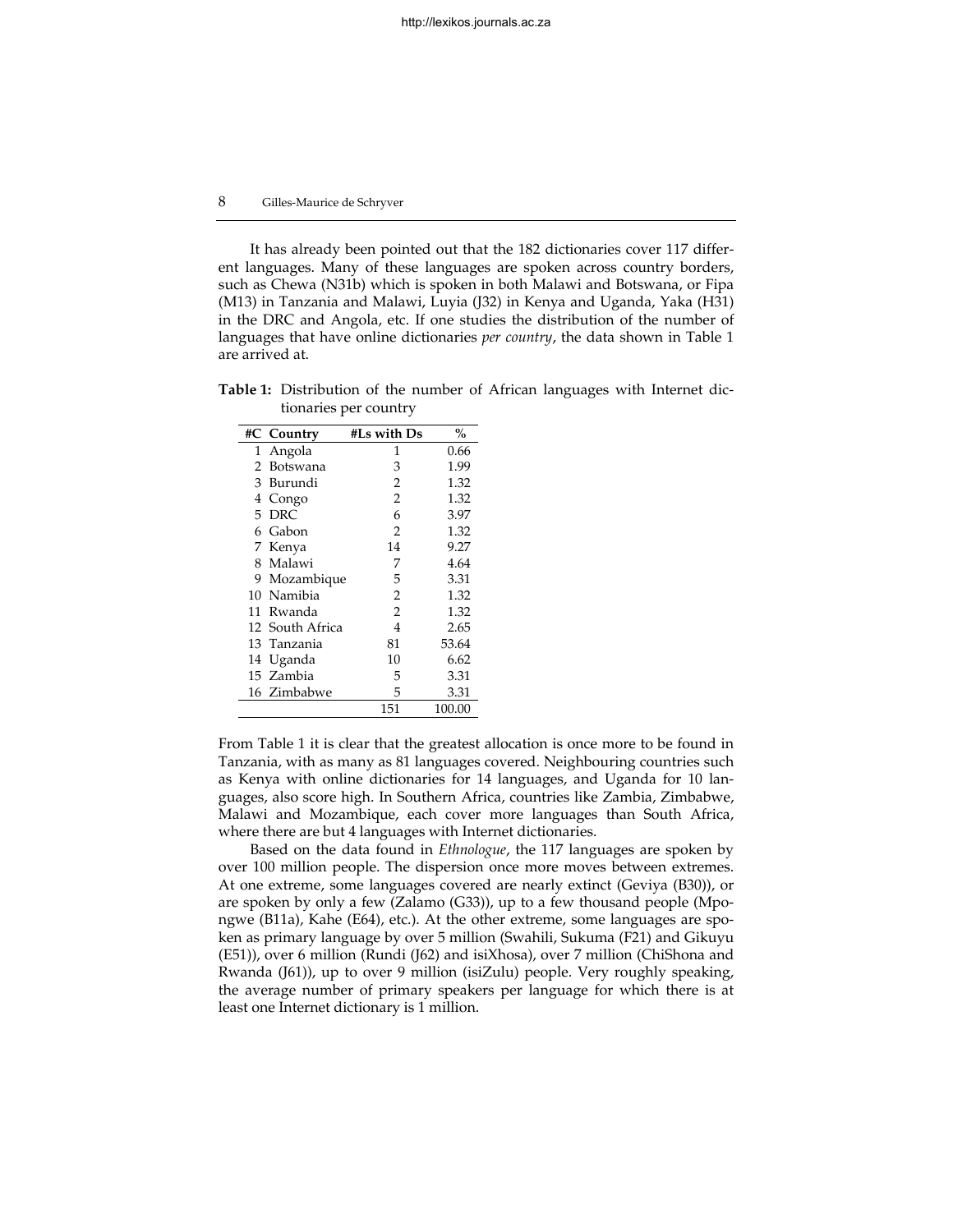If one looks at dictionary typology, one notices that all but one of the 182 dictionaries is bilingual or multilingual. The only monolingual dictionary is the *Duramazwi ReChiShona* 'General Shona Dictionary' (Chimhundu 1999). Ironically, however, the interface of this monolingual dictionary is entirely in English. A full breakdown of the gloss and/or hub languages is shown in Table 2.

**Table 2:** Breakdown of the gloss and/or hub languages for all African-language Internet dictionaries

| Gloss/Hub language                | #   | %      |
|-----------------------------------|-----|--------|
| English/Swahili                   | 123 | 67.58  |
| English                           | 25  | 13.74  |
| French                            | 17  | 9.34   |
| Esperanto                         | 7   | 3.85   |
| English/French                    | 4   | 2.20   |
| German                            | 3   | 1.65   |
| English/etc. $(9 \text{ in all})$ | 1   | 0.55   |
| Italian                           | 1   | 0.55   |
| — (monolingual)                   | 1   | 0.55   |
|                                   | 182 | 100.00 |

As one could have expected, roughly nine out of ten dictionaries use English, and only one out of ten use French as the gloss/hub language. Unexpectedly, however, is the relatively large number of dictionaries that involve Esperanto.

None of the 182 dictionaries is stored on a computer in Africa. Even the electronic version of the *Duramazwi ReChiShona* was developed by The Norwegian Documentation Project, and is stored on a server in Oslo. Moreover, very few Africans were involved in the computerisation and creation of these online dictionaries. If one studies the various providers, one notices a clear bias towards academic institutions, which are responsible for eight out of every ten dictionaries. Dotcoms provide one out of seven dictionaries, and less than five percent are personal efforts. The exact distribution has been calculated in Table 3.

**Table 3:** Providers of African-language Internet dictionaries

| Provider | #   |        |
|----------|-----|--------|
| Academic | 149 | 81.87  |
| Dotcom   | 24  | 13.19  |
| Personal | Q   | 4.95   |
|          | 182 | 100.00 |

In general, the soundest contents can be found for the Internet dictionaries compiled by academics, while the most versatile and appealing interfaces are those brought together by dotcoms. The average compilation year is 1981, with the distribution per decade as listed in Table 4.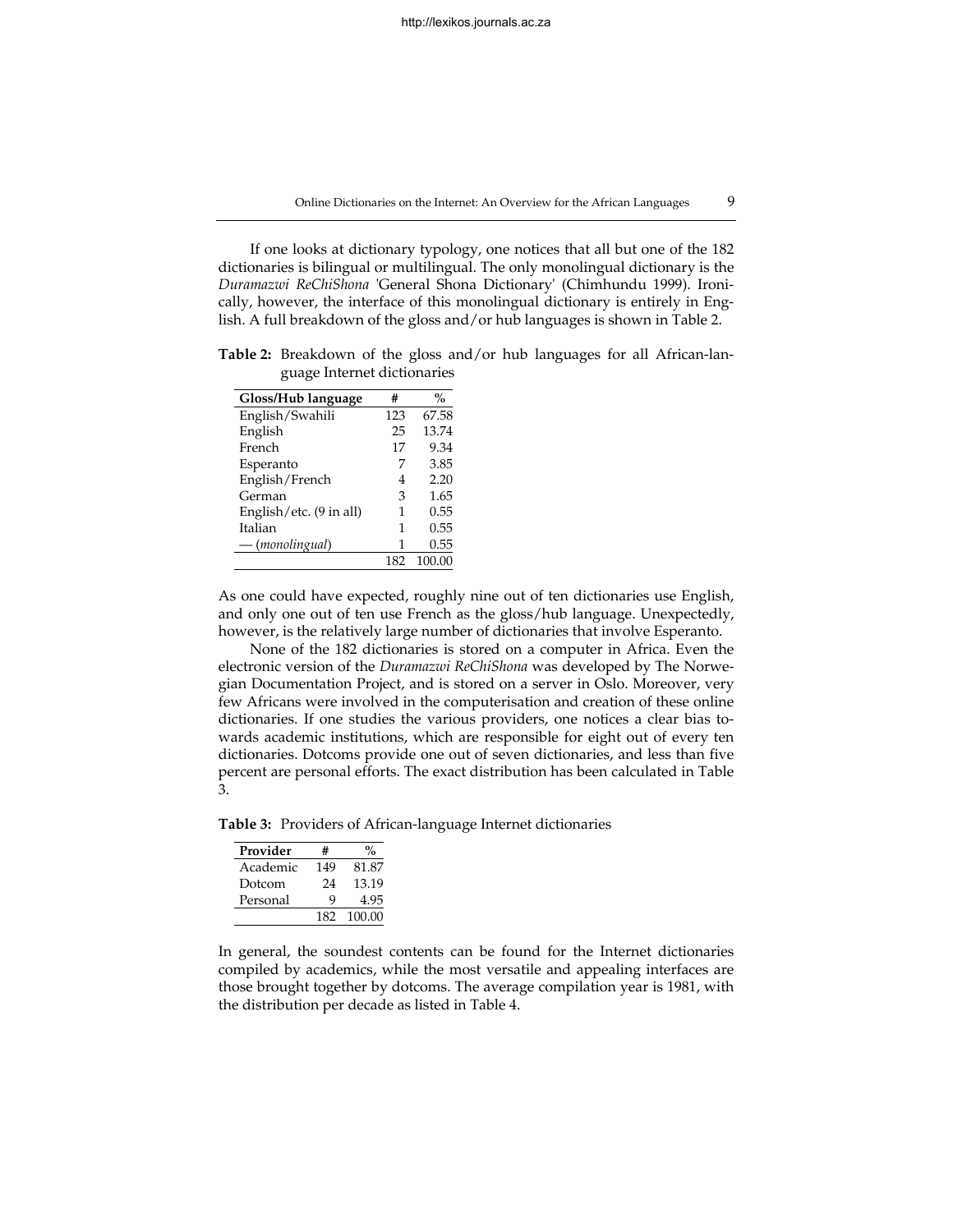**Table 4:** Number of African-language Internet dictionaries compiled per decade

| Decade            | #Ds            | $\frac{0}{0}$ |
|-------------------|----------------|---------------|
| 1930s             | $\mathbf{1}$   | 0.55          |
| 1940s             |                |               |
| 1950s             | 3              | 1.65          |
| 1960s             | $\mathfrak{D}$ | 1.10          |
| 1970s             | 127            | 69.78         |
| 1980s             |                |               |
| 1990s             | 18             | 9.89          |
| 2000 <sub>s</sub> | 30             | 16.48         |
| s.d.              | 1              | 0.55          |
|                   | 182            | 100.00        |

The number of users of the current online dictionaries is much higher than anticipated. For Swahili, for example, *The Kamusi Project* has received over 1.1 million visitors since mid-1995, the *Freedict* dictionary handles 700 visitors per day, while the *Kamusi Kiswahili–Kiesperanto* (Vessella 2001) is accessed at least 1 000 times per month. The online pop-up dictionaries for African languages available from *Babylon* have an average number of 1 400 users each. Lastly, *Xhosa on the Web!* (O'Kennon 1996–2003) has welcomed nearly 30 000 visitors so far.

# **The first South African online dictionary interface**

From the overview presented above, at least two conclusions can be drawn. On the one hand, African-language lexicographers will have to admit that quite a substantial body of Internet dictionaries is *already* available. On the other hand, and this primarily from a South African perspective, one cannot deny the fact that the South African languages should and could be better represented as far as Internet dictionaries are concerned. *TshwaneDJe*, a Human Language Technology (HLT) development team, based in Pretoria and consisting of David Joffe, Gilles-Maurice de Schryver, D.J. Prinsloo and Salmina Nong, therefore decided to bring together all the material for the first South African Internet dictionary.

The choice fell on Sesotho sa Leboa (S32) as the first language for which to compile a dictionary, given that no online dictionaries were found for this language during the course of the Internet study summarised above. The gained expertise would then be applied to the compilation of other African-language Internet dictionaries. The starting point was Prinsloo and De Schryver's (2000) *SeDiPro 1.0*, a Sesotho sa Leboa to English dictionary available to the team in Microsoft Word format. Joffe wrote a parser to transfer the data to *TshwaneLex*, a novel and professional South African software application for dictionary compilation (Joffe, De Schryver and Prinsloo 2003, 2003a). TshwaneLex was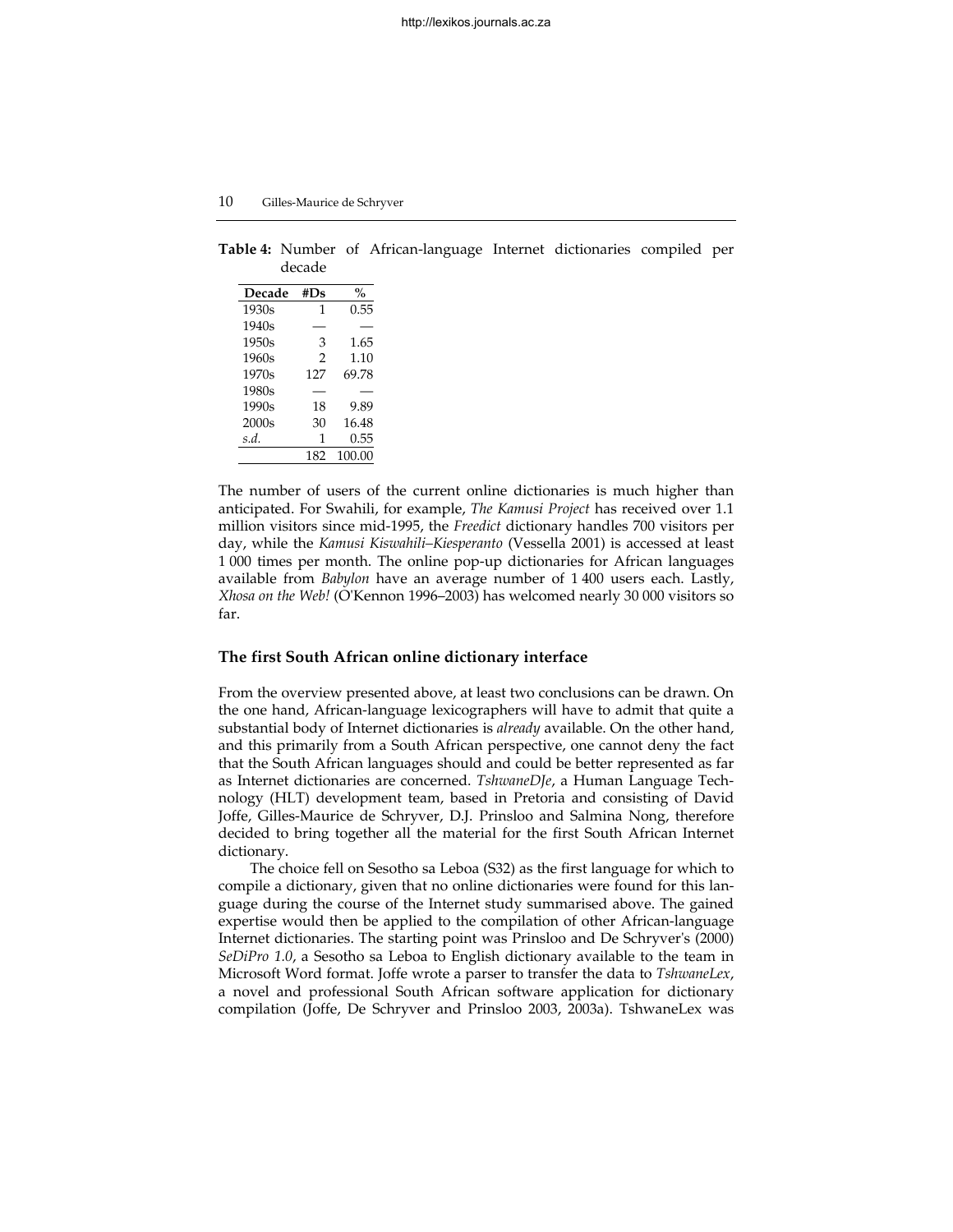designed in such a way that it can be used to produce hardcopy, CD-ROM as well as online dictionaries. On 22 April 2003, the first version of an *Online Sesotho sa Leboa–English Dictionary* was uploaded (De Schryver and Joffe 2003). Two months later, on 20 June 2003, the online dictionary was officially launched at the University of Pretoria.

Between the first upload and the launch, several adaptations were made and numerous extra features were added to the online dictionary. As such this dictionary is a direct implementation of the concept known as *Simultaneous Feedback* (De Schryver and Prinsloo 2000, 2000a), a methodology whereby especially *indirect feedback* is near-instantly 'fed back' into the compilation process of a dictionary. The lexicographic contents are currently being updated by Nong.

During the first two months, users primarily learned about the new online dictionary through word of mouth. On the eve of the launch, 366 different users had searched for 3 341 items, or on average 9.12 searches per person. This was equivalent to more than 50 searches by more than 7 different users per day. The first media release appeared two weeks later, on 4 July 2003 (cf. e.g. *Mail and Guardian Online* 2003). At the end of that day, the number of searches had already reached 5 779 by 802 different users, or an average of 78.09 searches by 12.15 persons per day. The great majority of these searches had been made from hosts *in* South Africa. This clearly exceeded even the wildest expectations at TshwaneDJe.

From a metalexicographic perspective, this online dictionary deserves some extra discussion. Firstly, it is the first African-language Internet dictionary that can be accessed in all languages covered by the dictionary. In this case, this means that all interface pages are available in both Sesotho sa Leboa and English. Primary speakers of Sesotho sa Leboa can thus for the first time consult a dictionary in their own language.

Secondly, although actually only the direction Sesotho sa Leboa to English exists, an English search index (which also includes support for multi-word units) has been added which makes it possible to search the dictionary as if the reverse side were also available. The layout of the output is also a first, as it shows how the senses in one language are spread all over the lexicon in another, and how these then again spread out, etc. With 24 921 items on the Sesotho sa Leboa side and 28 198 in the English index, this online dictionary becomes the largest African-language Internet dictionary.

Thirdly, besides a general-language dictionary, this is also the first online dictionary that includes a dedicated terminology list for an African language. The terminology list that has currently been added is one for linguistics, containing over 300 terms, and more terminology lists are planned.

Fourthly, when consulting the terminology list, users can choose between look-up and browse mode. This is thus an original implementation of Atkins's (1996) innovative view of future electronic dictionaries. According to her, "the user is in search of a specific piece of information" in look-up mode, while "a more relaxed reading takes place" in browse mode (1996: 529). In look-up mode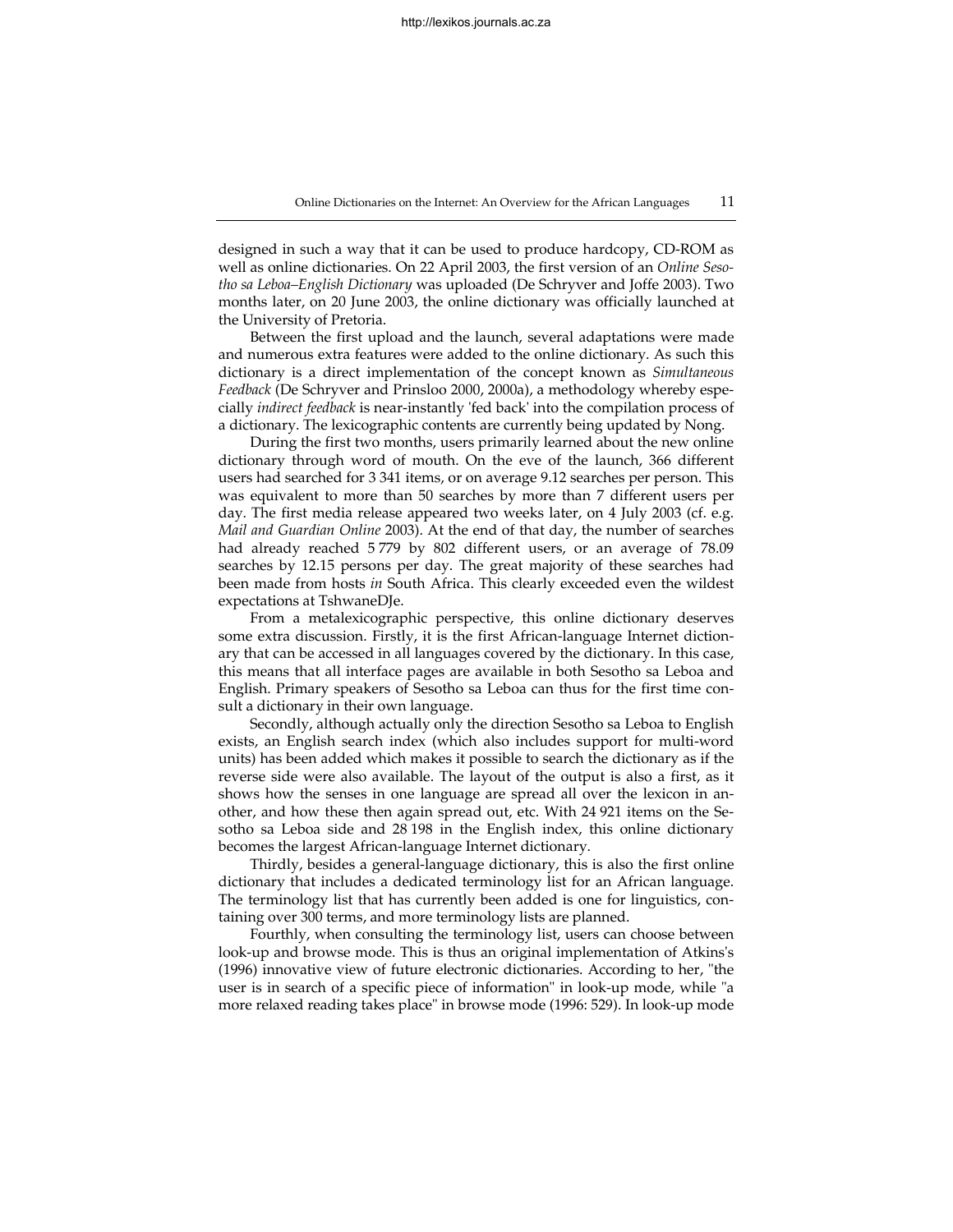users are furthermore re-routed from (potentially) incorrectly to correctly spelled items for words involving the letters s/š, e/ê and o/ô.

Lastly, and also most importantly, the terminology list contains a world's first for an online dictionary, namely the customisation of the output of part-ofspeech (POS) tags, usage labels and cross-references depending on the language chosen. As such, this is the first step towards one concept of the dictionary of the future, viz. *Fuzzy SF* (De Schryver and Prinsloo 2001). In Fuzzy SF, or Fuzzy Simultaneous Feedback, "log-file based Artificial Intelligence components enable the implicit retrieval of personalised user feedback with which the package customises each user's own and unique dictionary" (De Schryver 2003: 189).

# **Conclusion**

In this article a near-exhaustive overview was presented of the current state-ofthe-art of African-language Internet dictionaries. The concepts 'African languages' and 'Internet dictionaries' were first defined for the purposes of this article. All currently available African-language Internet dictionaries were then reviewed, listed and compared to one another. Various statistics were calculated and distributions shown, from which one may conclude that there is a geographic bias towards the languages of East Africa, especially Tanzania. Among the most successful implementations one must count the hub-andspoke model as used for the presentation of the data from the *Tanzania Language Survey*, now part of the *CBOLD* web site.

A surprising number of 182 dictionaries were uncovered, for 117 different languages. The South African share was shown to be small. Although an estimated 100 million people speak the languages covered, just one of the dictionaries is a monolingual one. None of the dictionaries is stored in Africa, and few Africans contributed to the computational creation of these dictionaries. Most dictionaries are the output of academic institutions, are relatively recent, and have a higher-than-expected number of users. The most popular dictionaries are those for Swahili, for which there are as many as 20.

In order to turn the relatively inactive online lexicographic tide for the languages spoken in South Africa, it was indicated how the HLT development team *TshwaneDJe* decided to produce the first truly South African online dictionary interface. The language embarked upon is Sesotho sa Leboa. Compilation is undertaken within the frameworks of *Simultaneous Feedback* (SF) and *Fuzzy SF*, and it was shown how, in less than three months, the number of searches and users had already reached unexpected heights. The dictionary is currently the largest online African-language Internet dictionary. Among the novelties of the online Sesotho sa Leboa dictionary, the dual dictionary interface language (including the first in an African language), a layout inherently departing from an African language, the first searchable African-language Internet terminology list, the optional look-up and browse modes, as well as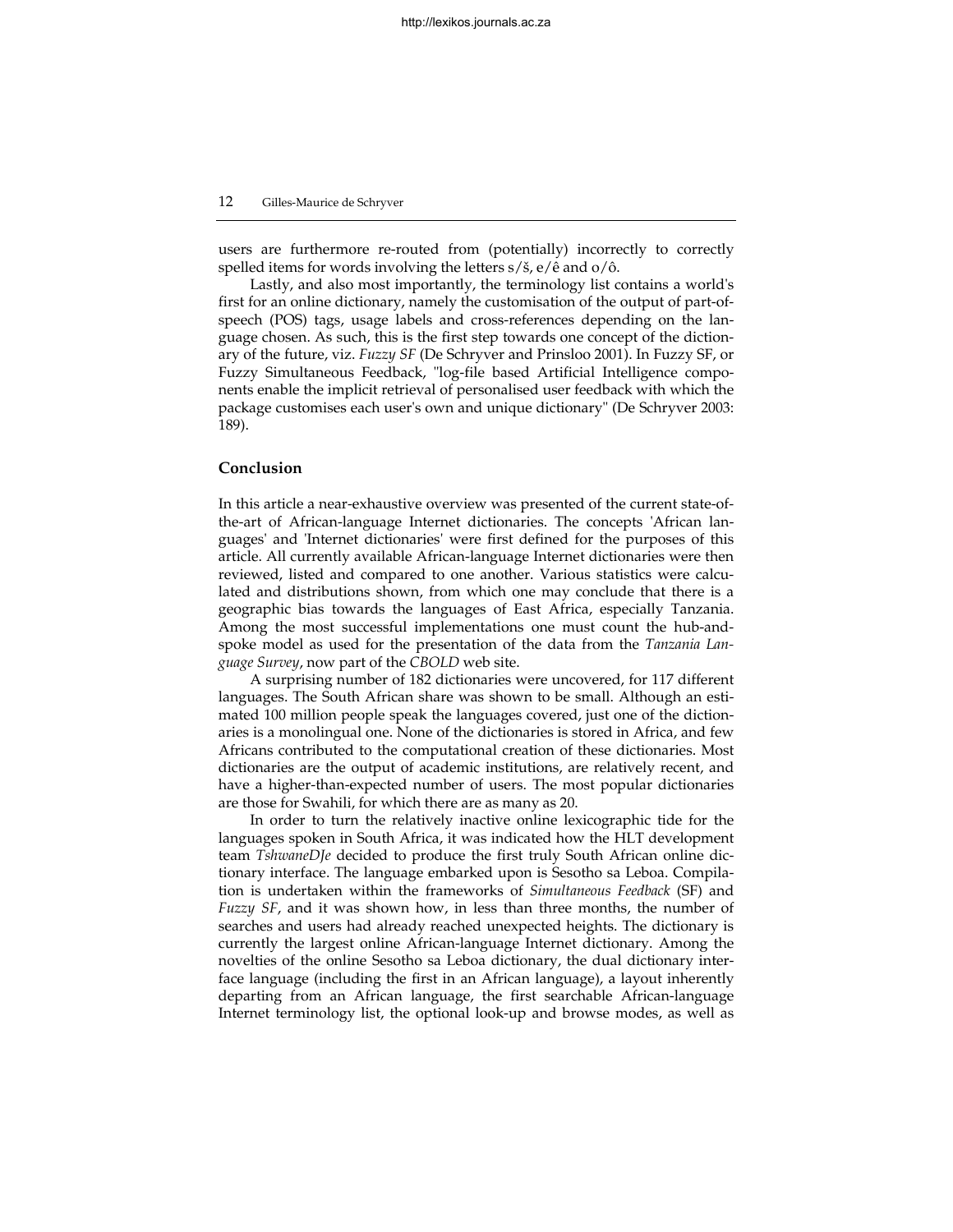the first steps towards user customisation, were highlighted. As such, South African lexicography is already writing the future.

# **References**

- **Atkins, B.T. Sue.** 1996. Bilingual Dictionaries: Past, Present and Future. Gellerstam, Martin, Jerker Järborg, Sven-Göran Malmgren, Kerstin Norén, Lena Rogström and Catarina Röjder Papmehl (Eds.). 1996. *Euralex '96 Proceedings I–II, Papers Submitted to the Seventh EURALEX International Congress on Lexicography in Göteborg, Sweden*: 515-546. Gothenburg: Department of Swedish, Göteborg University.
- *Babylon*. 1997–2003. Online Dictionary Software by Babylon [online]. Available: <http://www. babylon.com/>.
- **Bastin, Yvonne.** 1978. Les langues bantoues. Barreteau, Daniel (Ed.). 1978. *Inventaire des études linguistiques sur les pays d'Afrique noire d'expression française et sur Madagascar*: 123-185. Paris: Conseil international de la langue française.
- **Bastin, Yvonne, André Coupez and Michael Mann.** 1999. *Continuity and Divergence in the Bantu Languages: Perspectives from a Lexicostatistic Study.* Human Sciences Annals of the Royal Museum for Central Africa, Series in -8°, 162. Tervuren: RMCA.
- **Bastin, Yvonne, André Coupez, Evariste Mumba and Thilo C. Schadeberg.** 2003. *Reconstructions lexicales bantoues 3 / Bantu Lexical Reconstructions 3* [online]. Available: <http://linguistics. africamuseum.be/BLR3.html>.
- **Carr, Michael.** 1997. Internet Dictionaries and Lexicography. *International Journal of Lexicography* 10(3): 209-230.
- *CBOLD*. 1997–2003. Comparative Bantu OnLine Dictionary [online]. Available: <http://www. cbold.ddl.ish-lyon.cnrs.fr/>.
- **Chimhundu, Herbert (Ed.).** 1999. *Duramazwi ReChiShona* (General Shona Dictionary) [online]. Available: <http://www.dokpro.uio.no/allex/gsd.html>.
- **Cope, Anthony T.** 1971. A Consolidated Classification of the Bantu Languages. *African Studies*  30(3-4): 213-236.
- **Coupez, André, Yvonne Bastin and Evariste Mumba.** 1998. *Reconstructions lexicales bantoues 2* / *Bantu Lexical Reconstructions 2* [online]. Available: <http://www.cbold.ddl.ish-lyon.cnrs.  $fr/$ .
- **De Schryver, Gilles-Maurice.** 2003. Lexicographers' Dreams in the Electronic-Dictionary Age. *International Journal of Lexicography* 16(2): 143-199.
- **De Schryver, Gilles-Maurice and David Joffe.** 2003. *Online Dictionary Interface Sesotho sa Leboa (Northern Sotho)–English* [online]. Available: <http://africanlanguages.com/sdp/>.
- **De Schryver, Gilles-Maurice and D.J. Prinsloo.** 2000. Dictionary-Making Process with 'Simultaneous Feedback' from the Target Users to the Compilers. Heid, Ulrich, Stefan Evert, Egbert Lehmann and Christian Rohrer (Eds.). 2000. *Proceedings of the Ninth Euralex International Congress, EURALEX 2000, Stuttgart, Germany, August 8th–12th, 2000*: 197-209. Stuttgart: Institut für Maschinelle Sprachverarbeitung, Universität Stuttgart.
- **De Schryver, Gilles-Maurice and D.J. Prinsloo.** 2000a. The Concept of 'Simultaneous Feedback': Towards a New Methodology for Compiling Dictionaries. *Lexikos* 10: 1-31.
- **De Schryver, Gilles-Maurice and D.J. Prinsloo.** 2001. Fuzzy SF: Towards the Ultimate Customised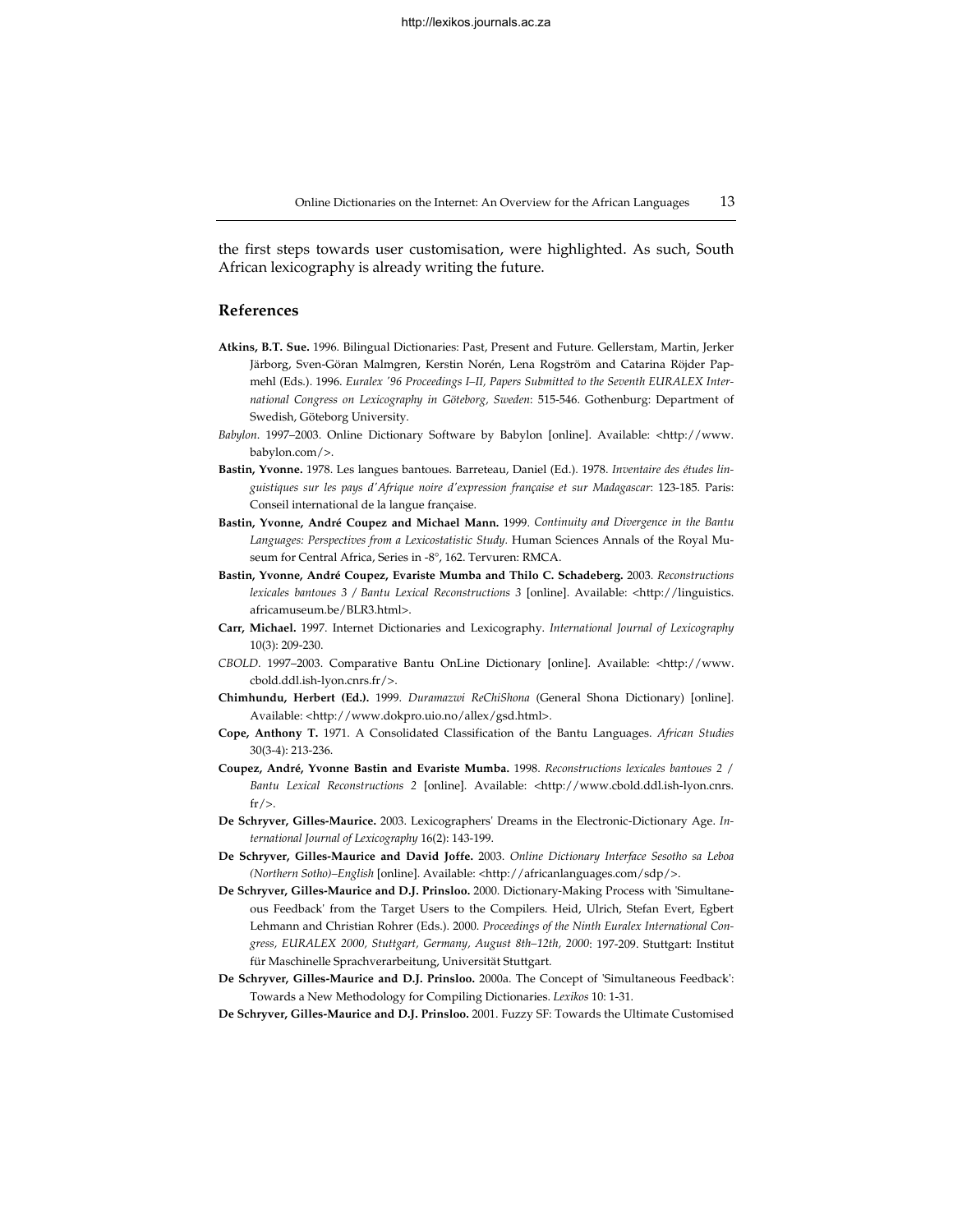Dictionary. *Studies in Lexicography* 11(1): 97-111. [Also published in Lee, Sangsup (Ed.). 2001. *ASIALEX 2001 PROCEEDINGS, Asian Bilingualism and the Dictionary*: 141-146. Seoul: Center for Linguistic Informatics Development, Yonsei University.]

- *eLanguage*. 2002–2003. Riverdeep Interactive Learning Limited [online]. Available: <http://www. elanguage.com/eng/default.asp>.
- *Ergane*. 2003. Ergane Free Multi-lingual Dictionary [online]. Available: <http://www.travlang. com/Ergane/>.
- *Freedict*. 2003. Free Online Swahili–English Dictionary [online]. Available: <http://www.freedict. com/onldict/swa.html>.
- *Freelang*. 1997–2003. Free Dictionaries to Download and Free Human Translation [online]. Available: <http://www.freelang.net/>.
- *Glossword*. 2002–2003. Glossword Development [online]. Available: <http://dev.glossword.ru/ ?il=en>.

*Google*. 2003. Google: Internet Search Engine [online]. Available: <http://www.google.com>.

- **Grimes, Barbara F. and Joseph E. Grimes (Eds.).** 2000. *Ethnologue. Volume 1: Languages of the World. Volume 2: Maps and Indexes* (14th Edition) [online]. Dallas: SIL International. Available: <http://www.ethnologue.com/>.
- **Grouselle, Pascal.** 2002–2003. *Initiation au lingala, langue bantoue* [online]. Available: <http:// perso.wanadoo.fr/pascal.grouselle>.
- **Guthrie, Malcolm.** 1948. *The Classification of the Bantu Languages*. London: Oxford University Press.
- **Guthrie, Malcolm.** 1953. *The Bantu Languages of Western Equatorial Africa*. London: Oxford University Press.
- **Guthrie, Malcolm.** 1967. *Comparative Bantu 1: An Introduction to the Comparative Linguistics and Prehistory of the Bantu Languages*. Farnborough: Gregg Press.
- **Guthrie, Malcolm.** 1970. *Comparative Bantu 3: An Introduction to the Comparative Linguistics and Prehistory of the Bantu Languages*. Farnborough: Gregg International Publishers.
- **Guthrie, Malcolm.** 1970a. *Comparative Bantu 4: An Introduction to the Comparative Linguistics and Prehistory of the Bantu Languages*. Farnborough: Gregg International Publishers.
- **Guthrie, Malcolm.** 1971. *Comparative Bantu 2: An Introduction to the Comparative Linguistics and Prehistory of the Bantu Languages*. Farnborough: Gregg International Publishers.
- *Ikuska Libros*. 1997–2003. Diccionario Lingala–Español–Lingala [online]. Available: <http://www. ikuska.com/Africa/Lenguas/lingala/diccionario.htm>.
- **Joffe, David, Gilles-Maurice de Schryver and D.J. Prinsloo.** 2003. Introducing TshwaneLex A New Computer Program for the Compilation of Dictionaries. De Schryver, Gilles-Maurice (Ed.). 2003. *TAMA 2003 South Africa: CONFERENCE PROCEEDINGS*: 97-104. Pretoria: (SF)2 Press.
- **Joffe, David, Gilles-Maurice de Schryver and D.J. Prinsloo.** 2003a. Tree Structure, I/O Architecture, Database Loading and Cross-referencing in the Dictionary Application "TshwaneLex". *Southern African Linguistics and Applied Language Studies* 21(3).
- *Kamusi*. 1994–2001. The Kamusi Project. Internet Living Swahili Dictionary [online]. Available: <http://www.yale.edu/swahili/>.
- **Lowe, John B. and Thilo C. Schadeberg.** 1996. *Bantu MapMaker version 3.1* [online]. Available: <http://www.cbold.ddl.ish-lyon.cnrs.fr/Maps/BMM1.html>.
- **Maho, Jouni F.** 2002. *Bantu Line-up: Comparative Overview of Three Bantu Classifications* [online].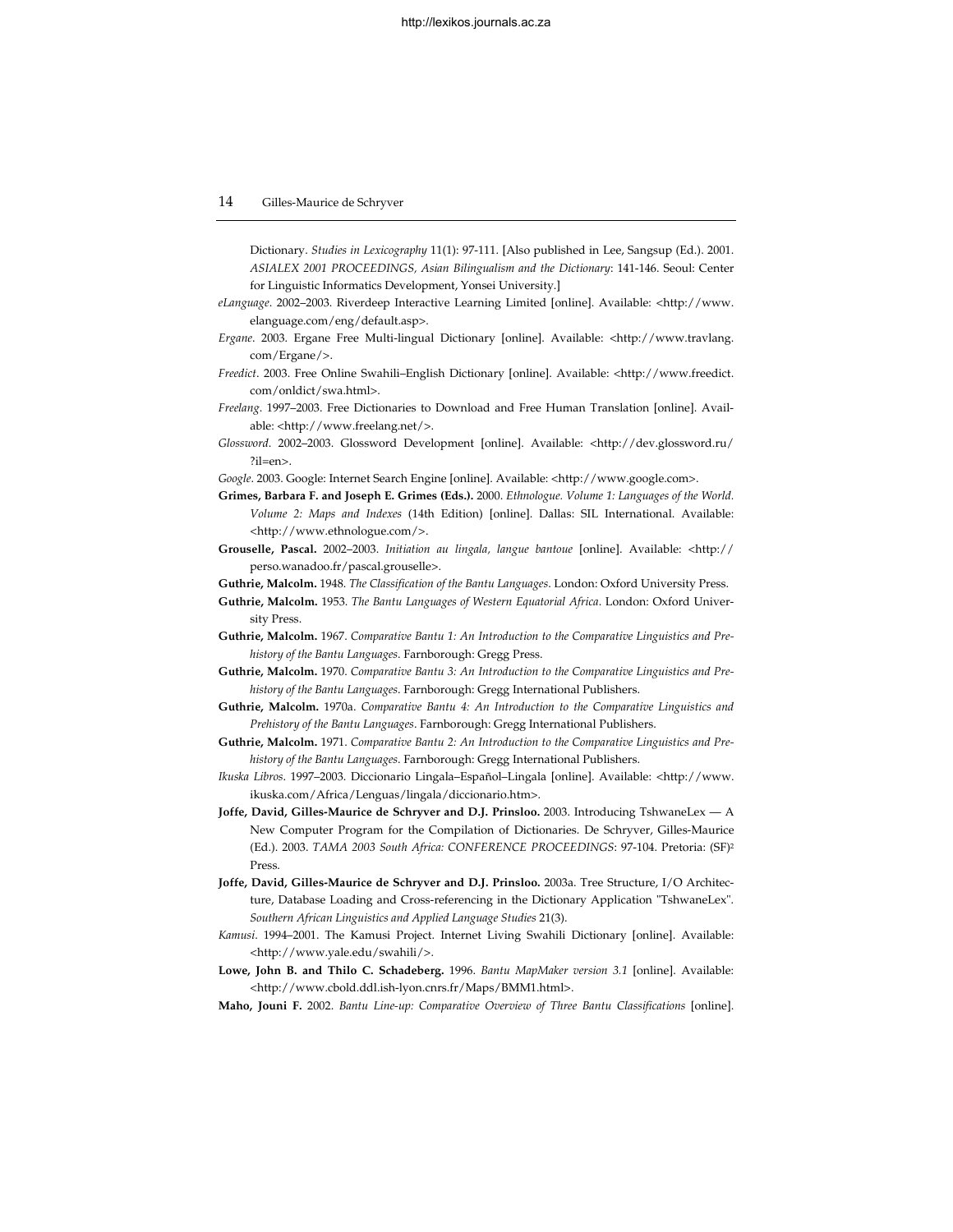Gothenburg: Department of Oriental and African Languages, Göteborg University. Available: <http://www.african.gu.se/maho/jfmpub.html>.

- **Maho, Jouni F.** 2003. *The Languages of Tanzania: A Web Links Collection* [online]. Available: <http:// www.african.gu.se/tanzania/weblinks.html>.
- *Mail and Guardian Online*. 2003. Online Sotho–English Dictionary Launched [online]. Friday, July 4, 2003; South African Press Association. Available: <http://www.mg.co.za/Content/l3.asp? ao=16666>.
- *Majstro*. 2003. A Multilingual Translation Dictionary [online]. Available: <http://www.majstro.  $com \rightarrow$ .
- **Maniacky, Jacky.** 2003. *Bantu Web Site, Site Web Bantu* [online]. Available: <http://www. bantu.ovh.org>.
- **Martin, Willy.** 1996. Lexicographical Resources in a Multilingual Environment: An Orientation. *Lexikos* 6: 199-214.
- **Meeussen, Achille E.** 1980 [1969]. *Bantu Lexical Reconstructions.* Archives d'Anthropologie 27. Tervuren: RMCA.
- **Nurse, Derek and Gérard Philippson.** 1975. The North-East Bantu Languages of Tanzania and Kenya: A Classification. *KiSwahili* 45(2): 1-28.
- **Odden, David.** 2002. *Kikerewe–English Dictionary* [online]. Available: <http://www.ling.ohio-state. edu/~odden/>.
- **O'Kennon, Martha.** 1996–2003. *Xhosa on the Web! Xhosa to English and English to Xhosa Translator*  [online]. Available: <http://mokennon.albion.edu/>.
- **Prinsloo, D.J. and Gilles-Maurice de Schryver (Eds.).** 2000. *SeDiPro 1.0, First Parallel Dictionary Sepêdi–English*. Pretoria: University of Pretoria.
- **Ridings, Daniel.** 2002. *Shona and Ndebele Corpus Resources from the African Languages Lexicon Project (ALLEX)* [online]. Available: <http://www.ling.gu.se/~ridings/africanlang.html>.
- *TLS*. 1999 [1970s]. Tanzania Language Survey [online]. WWW version 1.0. Available: <http:// www.cbold.ddl.ish-lyon.cnrs.fr/Docs/TLS.html>.
- *TravLang*. 1995–2003. Foreign Languages for Travellers [online]. Available: <http://www. travlang.com/languages/>.
- **Varantola, Krista.** 2002. Use and Usability of Dictionaries: Common Sense and Context Sensibility? Corréard, Marie-Hélène (Ed.). 2002. *Lexicography and Natural Language Processing: A Festschrift in Honour of B.T.S. Atkins*: 30-44. EURALEX. Information: <http://www.ims.uni-stuttgart. de/euralex/>.
- **Vessella, Nino.** 2001. *Kamusi Kiswahili–Kiesperanto / Vortaro Esperanto–Suahila* [online]. Available: <http://kamusi.vessella.net/>.
- *WAT*. 1926– . Woordeboek van die Afrikaanse Taal. Information: <http://www.sun.ac.za/wat/>.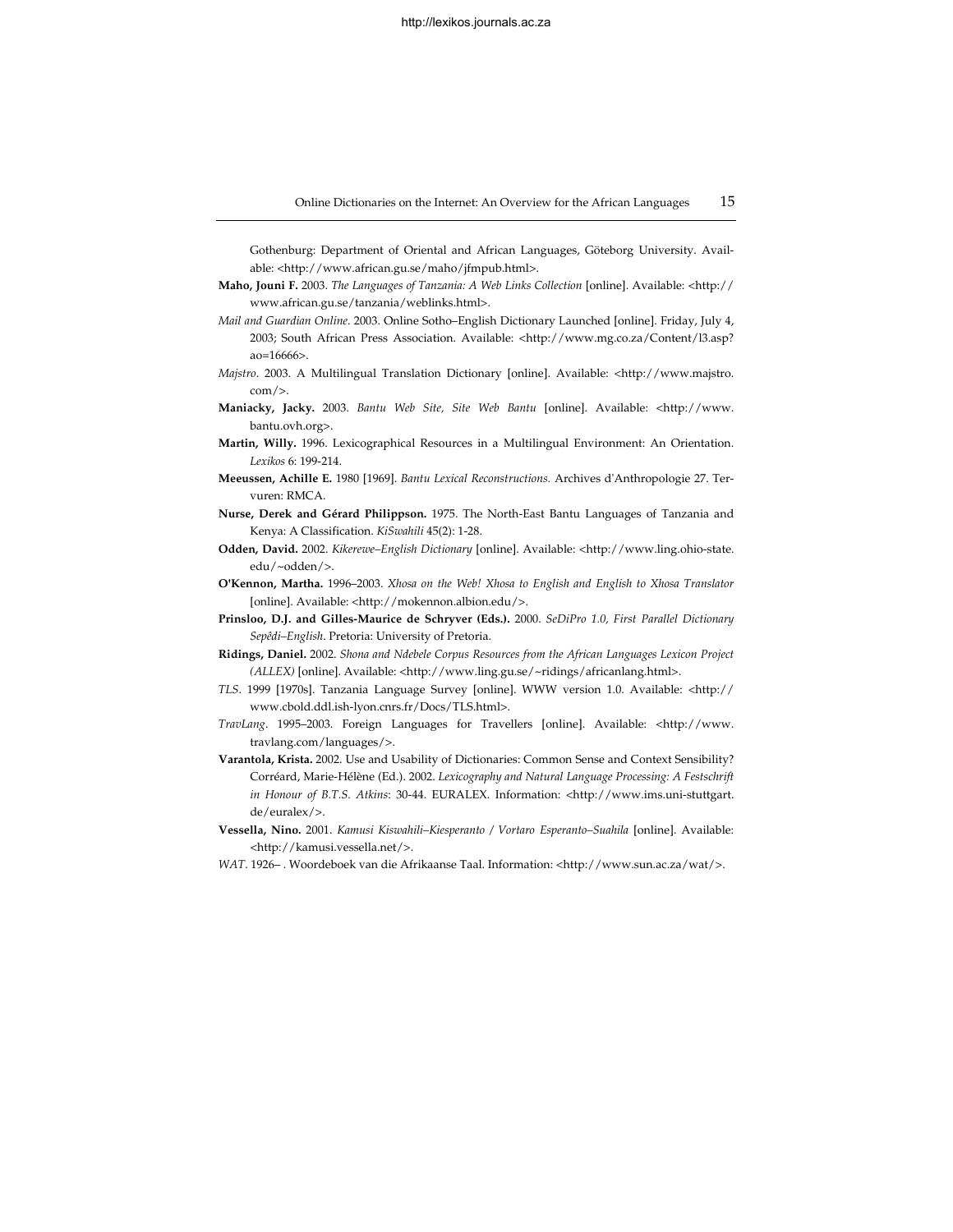|                 | Appendix: African-language Internet dictionaries – An overview (April 2003) |                 |                              |                     |                                |                |                                |                                             |                 |                                |
|-----------------|-----------------------------------------------------------------------------|-----------------|------------------------------|---------------------|--------------------------------|----------------|--------------------------------|---------------------------------------------|-----------------|--------------------------------|
| U#              | Language/Dialect<br>#L                                                      | Guthrie<br>code | Country(ies)                 | Speakers            | ${\rm Type}$                   | Lemma<br>signs | Gloss/Hub<br>language          | Compiler(s)                                 | Year            | Provider                       |
|                 | Bena                                                                        |                 | lanzania                     | 568 000 Online      |                                |                | 1000 Swahili/English           | Nurse & Philippson                          | 1975 TLS        |                                |
|                 | 2 <sup>Bende</sup><br>$\overline{2}$                                        | G63<br>F12      | Tanzania                     |                     |                                |                | 1000 Swahili/English           | Nurse & Philippson                          | 1975            | <b>TLS</b>                     |
| 3               |                                                                             | G24             | Tanzania                     |                     | 20 000 Online<br>80 000 Online |                | 1000 Swahili / English         | Nurse & Philippson                          | 1975 TLS        |                                |
|                 | 3 Bondei                                                                    |                 |                              |                     | Online                         |                | 1000 Swahili/English           | Nurse & Philippson                          | 1975 TLS        |                                |
|                 | 4Bukusu<br>5                                                                | 131c            | Kenya                        | 565 000 Online      |                                |                | 5900 English                   | KWL                                         |                 | <b>LO98</b> CBOLD              |
|                 | ه                                                                           |                 |                              |                     | Online                         |                | 900 English                    | Deblois                                     | s.d.            | CBOLD                          |
|                 | 10                                                                          | F25             | Tanzania                     |                     | 36000 Online                   |                | 1000 Swahili/English           | Nurse & Philippson                          | 1975 TLS        |                                |
| $^{\circ}$      | Bungu (Wungu)                                                               |                 |                              |                     | Online                         |                |                                | 1000 Swahili/English Nurse & Philippson     | 1975 TLS        |                                |
| σ               |                                                                             | E62             | Tanzania                     | 400 000 Online      |                                |                |                                | 1000 Swahili/English Nurse & Philippson     | 1975 TLS        |                                |
| $\Xi$           |                                                                             |                 |                              |                     | Online                         |                |                                | 1000 Swahili/English Nurse & Philippson     | <b>STL</b> 9261 |                                |
| Ξ               |                                                                             |                 |                              |                     | Online                         |                |                                | 1000 Swahili/English Nurse & Philippson     | 1975 TLS        |                                |
| $\approx$       |                                                                             |                 |                              |                     | Online                         |                |                                | 1000 Swahili/English Nurse & Philippson     | 1975 TLS        |                                |
| 13              |                                                                             |                 |                              |                     | Online                         |                |                                | 1000 Swahili/English Nurse & Philippson     | 1975 TLS        |                                |
| $\overline{14}$ | Chagga (Keni, Kibosho,                                                      |                 |                              |                     | Online                         |                |                                | 1000 Swahili/English  Nurse & Philippson    | 1975 TLS        |                                |
| 15              | Lema, Machame,<br>Kimochi, Kiseri,                                          |                 |                              |                     | Online                         |                |                                | 1000 Swahili/English  Nurse & Philippson    | 1975 TLS        |                                |
| 16              | Mamba, Mkuu, Siha,                                                          |                 |                              |                     | Online                         |                |                                | 1000 Swahili/English Nurse & Philippson     | 1975 TLS        |                                |
|                 | Vunjo)                                                                      |                 |                              |                     | Online                         |                |                                | 1000 Swahili/English Nurse & Philippson     | 1975 TLS        |                                |
| 18              |                                                                             |                 |                              |                     | Online                         |                |                                | 1000 Swahili / English   Nurse & Philippson | 1975 TLS        |                                |
| $^{19}$         |                                                                             |                 |                              |                     | Online                         |                | 1000 Swahili/English           | Nurse & Philippson                          | 1975 TLS        |                                |
| $\overline{c}$  |                                                                             |                 |                              |                     | Online                         |                | 1000 Swahili/English           | Nurse & Philippson                          | 1975 TLS        |                                |
| 71/22           |                                                                             |                 |                              |                     | Online                         |                | 1000 Swahili/English           | Nurse & Philippson                          | 1975 TLS        |                                |
|                 |                                                                             |                 |                              |                     | Online                         |                | 1000 Swahili/English           | Nurse & Philippson                          | 1975 TLS        |                                |
| 23              | 7 Chewa                                                                     | N31b            | Malawi, Botswana             | 3 958 000 Online    |                                |                | 6200 English                   | Scott & Hetherwick                          |                 | 1957 CBOLD                     |
| 24              | 8 Chiga (Rukiga)                                                            | 114             | Uganda                       | 1391442 Online      |                                |                |                                | 1000 Swahili/English Nurse & Philippson     | 1975 TLS        |                                |
| 25              | 9 ChiShona                                                                  |                 | S11-S12-S14 Zimbabwe, Zambia | 7 000 000 Online    |                                |                | 15000   monolingual) Chimhundu |                                             |                 | 1999 Norwegian<br>Doc. Project |
|                 | 10 Chuka                                                                    | E53             | Kenya                        |                     | 70000 Online                   |                |                                | 1000 Swahili/English Nurse & Philippson     | 1975 TLS        |                                |
| $rac{26}{28}$   | $11$ Doe                                                                    | G301            | Tanzania                     |                     | 24 000 Online                  |                |                                | 1000 Swahili/English Nurse & Philippson     | 1975 TLS        |                                |
|                 | $12$ Embu                                                                   | E52             | Kenya                        | 429 000 Online      |                                |                |                                | 1000 Swahili / English  Nurse & Philippson  | 1975 TLS        |                                |
| 29              | $13$<br>Fipa                                                                | M13             | Tanzania, Malawi             | 200 000 Online      |                                |                |                                | 1000 Swahili / English   Nurse & Philippson | 1975 TLS        |                                |
|                 |                                                                             | <b>EU</b>       | Uganda, Tanzania             | 3 025 000 Online    |                                |                | 6300 English                   | Snoxal                                      |                 | 1967 CBOLD                     |
| $\frac{31}{32}$ |                                                                             |                 |                              |                     | Online                         |                | 1000 Swahili/English           | Nurse & Philippson                          | 1975 TLS        |                                |
|                 | 14 Ganda (Luganda)                                                          |                 |                              |                     | $\mathbb{R}$                   |                | 100 French                     | Ramel                                       |                 | 2001 Freelang                  |
| $\frac{33}{2}$  |                                                                             |                 |                              |                     | R                              |                | 100 (French                    | Ramel                                       |                 | 2001 Freelang                  |
| 34              | 15 Geviya                                                                   | <b>B30</b>      | Gabon                        | near extinct Online |                                |                | 1450 French                    | Van der Veen                                |                 | T080 F66I                      |

Appendix: African-language Internet dictionaries - An overview (April 2003)

# 16 Gilles-Maurice de Schryver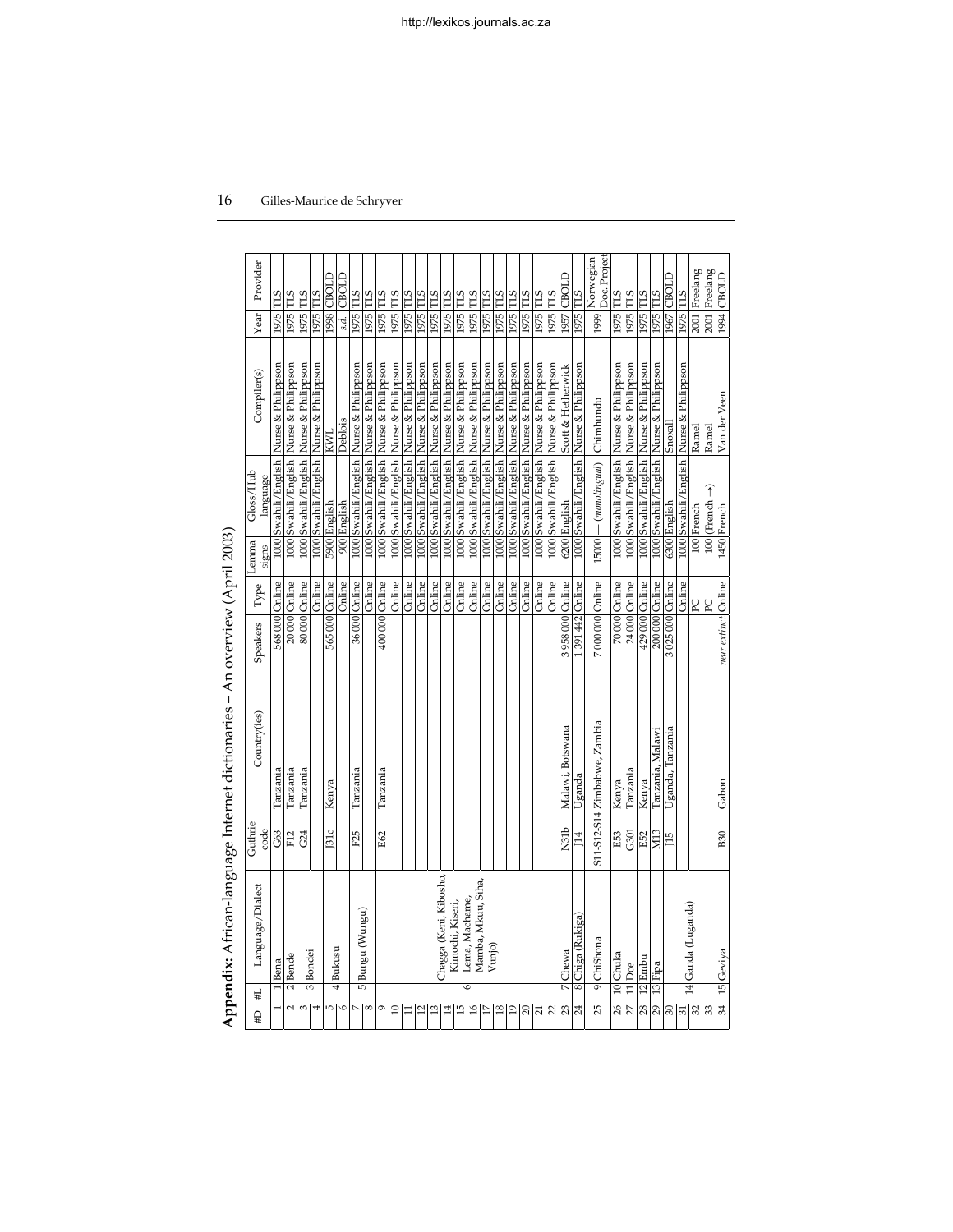|                  | 35 16 Gikuyu (Kikuyu)                  | E51             | Kenya              | 5347000 Online   |        |                        | 1000 Swahili/English Nurse & Philippson     | 1975 TLS        |
|------------------|----------------------------------------|-----------------|--------------------|------------------|--------|------------------------|---------------------------------------------|-----------------|
| 36               | $\overline{17}$ Gusii                  | E42             | Kenya              | 1582000 Online   |        |                        | 1000 Swahili/English Nurse & Philippson     | 1975 TLS        |
| 37               | 18 Gweno                               | E65             | Tanzania           | unknown Online   |        |                        | 1000 Swahili/English Nurse & Philippson     | 1975 TLS        |
| 38               | 19 Gwere                               | 117             | Uganda             | 275 608 Online   |        |                        | 1000 Swahili/English Nurse & Philippson     | 1975 TLS        |
| $\overline{39}$  | 20 Ha (Kiha)                           |                 | Tanzania           | 800 000 Online   |        |                        | 1000 Swahili/English Nurse & Philippson     | 1975 TLS        |
| $\overline{40}$  | 21 Hangaza                             | <u>1652</u>     | Tanzania           | 150 000 Online   |        |                        | 1000 Swahili/English Nurse & Philippson     | 1975 TLS        |
| 41               | $22$ Haya                              |                 | Tanzania           | 200 000 Online   |        |                        | 1000 Swahili/English Nurse & Philippson     | 1975 TLS        |
| 42               | 23 Hehe                                | <b>G</b>        | Tanzania           | 750 000 Online   |        |                        | 1000 Swahili/English  Nurse & Philippson    | 1975 TLS        |
| 43               | 24 Ikizu                               | E402            | Tanzania           | 28 000 Online    |        |                        | 1000 Swahili/English Nurse & Philippson     | 1975 TLS        |
| 44               | 25 Ikoma (Nata)                        | E45             | Tanzania           | 15000 Online     |        |                        | 1000 Swahili / English   Nurse & Philippson | 1975 TLS        |
| 45               | 26 isiXhosa                            |                 | South Africa       | 6876000 Online   |        | 3000 English           | <b>O'Kennon</b>                             | 1996 Personal   |
|                  |                                        |                 |                    |                  | Online | 3000 (English →)       | <b>O'Kennon</b>                             | 1996 Personal   |
| 47               |                                        | <b>S42</b>      | South Africa       | 9142000 Online   |        | 2000 English           | Anon.                                       | 2002 eLanguage  |
| 48               | $27$ isiZulu                           |                 |                    |                  | Online | 1001 Esperanto         | Van Wilgen                                  | 2003 Majstro    |
| 49               |                                        |                 |                    | R                |        | 835 Esperanto          | Van Wilgen                                  | 2002 Ergane     |
| 50               |                                        |                 |                    |                  | Pop-up | 805 Italian            | Toscano                                     | 2001 Babylon    |
| 51               | 28 lita                                | 125             | Tanzania           | 217000 Online    |        | 2200 English           | Downing                                     | TO80 6661       |
|                  |                                        |                 |                    |                  | Online |                        | 1000 Swahili/English Nurse & Philippson     | 1975 TLS        |
| 53               | 29 Kahe                                | E64             | Tanzania           | 2700 Online      |        |                        | 1000 Swahili/English Nurse & Philippson     | 1975 TLS        |
| 54               | 30 Kalanga                             | S16             | Botswana, Zimbabwe | 321000 Online    |        | 3000 English           | Mathangwane                                 | 1994 CBOLD      |
| 55               | 31 Kamba (Kamba                        | E55             | Kenya              | 2448302 Online   |        |                        | 1000 Swahili/English Nurse & Philippson     | 1975 TLS        |
|                  | Kitu/Mach)                             |                 |                    |                  | Online |                        | 1000 Swahili/English Nurse & Philippson     | 1975 TLS        |
|                  | 32 Kami                                |                 | Tanzania           | 10-20 000 Online |        |                        | 1000 Swahili/English  Nurse & Philippson    | 1975 TLS        |
|                  | 33 Kara (Kilegi)                       | $rac{36}{122}$  | Tanzania           | 86000 Online     |        |                        | 1000 Swahili/English  Nurse & Philippson    | 1975 TLS        |
| $rac{26}{25}$    | 34 Kerebe (Kerewe)                     | J24             | Tanzania           | 100000 Online    |        | 1500 English           | Odden                                       | 1994 CBOLD      |
|                  |                                        |                 |                    |                  | Online |                        | 1000 Swahili/English Nurse & Philippson     | <b>STL</b> 9261 |
| 61               | 35 Kimbu                               | F24             | Tanzania           | 78 000 Online    |        |                        | 1000 Swahili/English  Nurse & Philippson    | 1975 TLS        |
| 62               | 36 Kinga                               | G65             | Tanzania           | 65000 Online     |        |                        | 1000 Swahili/English Nurse & Philippson     | 1975 TLS        |
| $rac{63}{64}$    | $37\Big \text{Kingaturu}$ (Nyaturucha, | F32             | Tanzania           | 556 000 Online   |        |                        | 1000 Swahili/English Nurse & Philippson     | 1975 TLS        |
|                  | Nyaturuwil)                            |                 |                    |                  | Online |                        | 1000 Swahili/English Nurse & Philippson     | 1975 TLS        |
| 65               | 38 Kisi                                | G67             | Tanzania           | 13000 Online     |        |                        | 1000 Swahili/English Nurse & Philippson     | 1975 TLS        |
| 66               | 39 Koyo                                | C24             | Congo              | unknown Online   |        | 1700 French            | Gazania & Hyman                             | 1996 CBOLD      |
| $67\,$           | $\omega$ Kuria (Kuria                  | E43             | Tanzania, Kenya    | 348 000 Online   |        |                        | 1000 Swahili/English Nurse & Philippson     | 1975 TLS        |
| $\frac{8}{3}$    | Mago/Tari)                             |                 |                    | Online           |        |                        | 1000 Swahili/English Nurse & Philippson     | 1975 TLS        |
| 69               | 41 Kutu                                | G37             | Tanzania           | 45 000 Online    |        |                        | 1000 Swahili/English Nurse & Philippson     | 1975 TLS        |
| 70               | 42 Kwaya (Mkwaya)                      | [25]            | Tanzania           | 102000 Online    |        | 1000 Swahili / English | Nurse & Philippson                          | 1975 TLS        |
| $\overline{\pi}$ | 43 Lambya                              | N26             | Tanzania, Malawi   | 81000 Online     |        | 1000 Swahili/English   | Nurse & Philippson                          | 1975 TLS        |
| 72               | 44 Langi                               | F <sub>33</sub> | Tanzania           | 310 000 Online   |        | 1000 Swahili/English   | Nurse & Philippson                          | <b>STL</b> [261 |
| 73               | 45 Lingala                             | C36d            | <b>DKC</b>         | 309 100 Online   |        | 539 French             | Grouselle                                   | 2002 Personal   |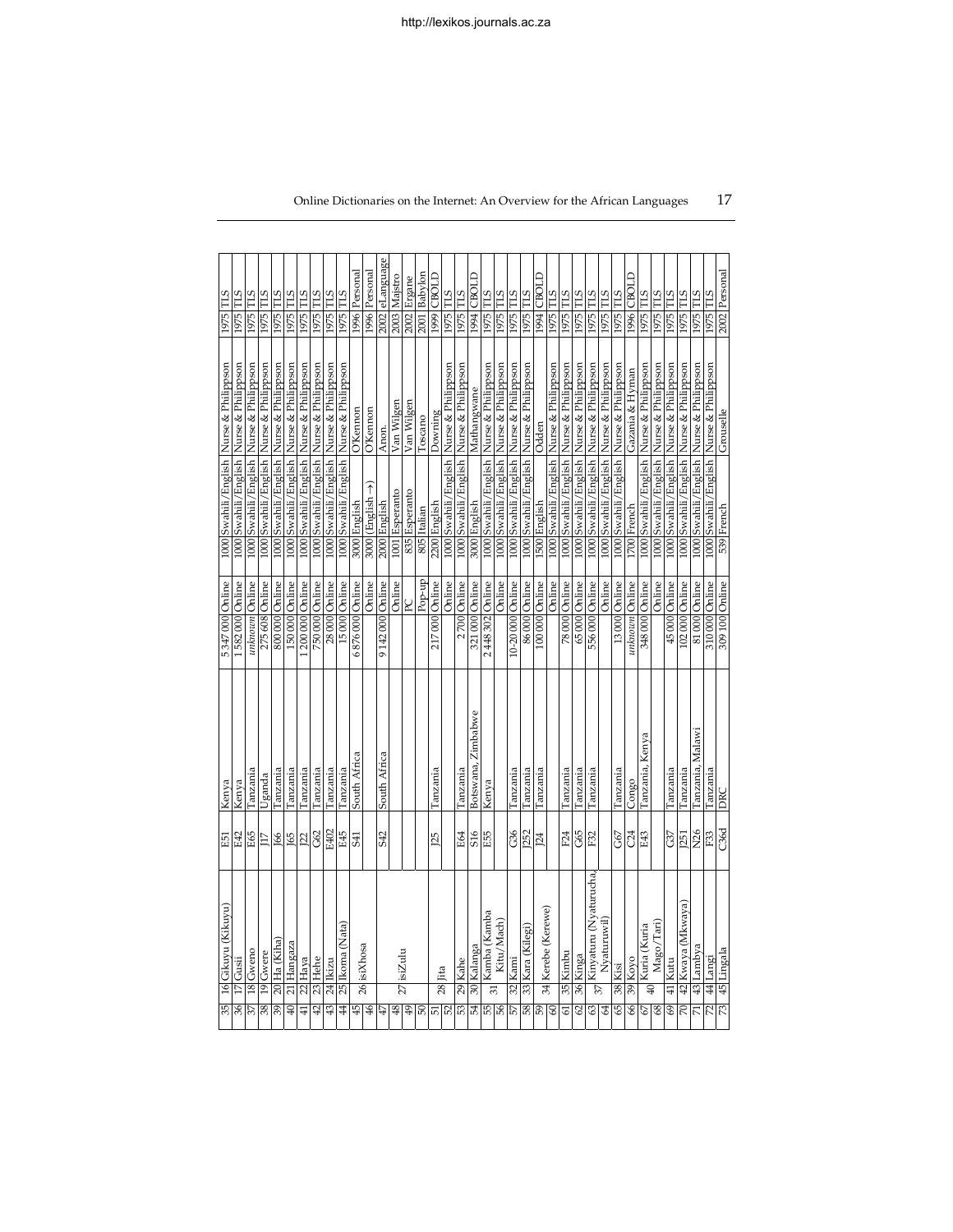| 74                |                                    |                                      |                              | Online             | $693$ (French $\rightarrow$ )             | Grouselle          | 2002 Personal |  |
|-------------------|------------------------------------|--------------------------------------|------------------------------|--------------------|-------------------------------------------|--------------------|---------------|--|
| 75                |                                    |                                      |                              | R                  | 508 French                                | Grouselle          | 2002 Freelang |  |
|                   |                                    |                                      |                              | $_{\rm PC}$        | $656$ (French $\rightarrow$ )             | Grouselle          | 2002 Freelang |  |
|                   |                                    |                                      |                              | Online             | 300 English/French Maniacky               |                    | 2002 Personal |  |
| 78                | 46 Logooli (Maragoli)              | E41                                  | Kenya                        | 197000 Online      | 1000 Swahili/English Nurse & Philippson   |                    | 1975 TLS      |  |
| 79                | $47$  Lozi                         | S <sub>34</sub>                      | Zambia, Namibia, Zimbabwe    | 557000 Online      | 24000 English                             | Jalla              | 1937 CBOLD    |  |
| 80                | 48 Luyia                           | 132                                  | Kenya, Uganda                | 3 593 461 Online   | 1000 Swahili/English Nurse & Philippson   |                    | 1975 TLS      |  |
| 81                | 49 Makhua (Emakhua)                | P31                                  | Mozambique, Tanzania         | 2500000 Online     | 7200 English                              | Kisseberth         | 1996 CBOLD    |  |
| 82                | 50 Makonde                         | P <sub>23</sub>                      | Tanzania, Mozambique         | 1260000 Online     | 1000 Swahili/English Nurse & Philippson   |                    | 1975 TLS      |  |
| 83                | 51 Malila                          | M <sub>24</sub>                      | Tanzania                     | 52000 Online       | 1000 Swahili/English Nurse & Philippson   |                    | 1975 TLS      |  |
| 84                | $52 \sqrt{\frac{Mambwe-Lungu}{m}}$ | M15-M14                              | Zambia, Tanzania             | 359 000 Online     | 1000 Swahili/English Nurse & Philippson   |                    | 1975 TLS      |  |
|                   | (Mambwe, Rungu)                    |                                      |                              | Online             | 1000 Swahili/English Nurse & Philippson   |                    | 1975 TLS      |  |
| 86                | 53 Manda                           | $\overline{z}$                       | Tanzania                     | 18000 Online       | 1000 Swahili/English Nurse & Philippson   |                    | 1975 TLS      |  |
| 87                | 54 Masaba (Lumasaaba)              | 131                                  | Uganda                       | 751 253 Online     | 1000 Swahili/English Nurse & Philippson   |                    | 1975 TLS      |  |
|                   | 88 55 Matengo                      | N <sub>13</sub>                      | Tanzania                     | 150000 Online      | 1000 Swahili/English Nurse & Philippson   |                    | 1975 TLS      |  |
|                   | 89 56 Matumbi                      | P <sub>13</sub>                      | Tanzania                     | 72000 Online       | 1000 Swahili/English Nurse & Philippson   |                    | 1975 TLS      |  |
| 90                | 57 Maviha (Mabia)                  | P <sub>25</sub>                      | Tanzania, Mozambique         | cf. Makonde Online | 1000 Swahili/English Nurse & Philippson   |                    | 1975 TLS      |  |
| 91                | 58 Mbunga                          | P <sub>15</sub>                      | Tanzania                     | 29 000 Online      | 1000 Swahili/English  Nurse & Philippson  |                    | 1975 TLS      |  |
|                   |                                    | E61                                  | Kenya                        | 1305000 Online     | 1000 Swahili/English  Nurse & Philippson  |                    | 1975 TLS      |  |
| $\frac{92}{94}$   | Meru (Meruimenti,<br>59            |                                      |                              | Online             | 1000 Swahili/English Nurse & Philippson   |                    | 1975 TLS      |  |
|                   | Merutig)                           |                                      |                              | Online             | 1000 Swahili / English Nurse & Philippson |                    | 1975 TLS      |  |
| 95                | 60 Mpongwe                         | B11a                                 | Gabon                        | 1-4000 Online      | 2600 French                               | Mouduiama          | 1994 CBOLD    |  |
| 96                | 61 Mpoto                           | $\overline{E}$                       | Tanzania, Malawi             | 80000 Online       | 1000 Swahili/English Nurse & Philippson   |                    | 1975 TLS      |  |
| 97                | 62 Munukutuba                      | (H16) based Congo<br>Creole<br>Kongo |                              | 1156800 Online     | 300 English/French Maniacky               |                    | 2002 Personal |  |
| 98                | 63 Mwanga (Namwanga)               | M22                                  | Zambia, Tanzania             | 256 000 Online     | 1000 Swahili/English Nurse & Philippson   |                    | 1975 TLS      |  |
|                   | 64 Mwera                           | P <sub>2</sub>                       | Tanzania                     | 400 000 Online     | 1000 Swahili/English Nurse & Philippson   |                    | 1975 TLS      |  |
| $\frac{99}{100}$  |                                    |                                      |                              | Online             | 1000 Swahili/English  Nurse & Philippson  |                    | 1975 TLS      |  |
| 101               | 65 Nandi (Nande)                   | J42                                  | DKC                          | 903 000 Online     | 2100 French                               | Kavutirwaki        | 1978 CBOLD    |  |
| $\frac{102}{103}$ | 66 Ndali (Ndari)                   | M301                                 | Tanzania                     | 150000 Online      | 1000 Swahili/English Nurse & Philippson   |                    | 1975 TLS      |  |
|                   |                                    |                                      |                              | Online             | 1000 Swahili/English                      | Nurse & Philippson | 1975 TLS      |  |
| 104               | 67 Ndamba                          | G52                                  | Tanzania                     | 55000 Online       | 1000 Swahili/English  Nurse & Philippson  |                    | 1975 TLS      |  |
| 105               | (Ndengeleko)<br>68 Ndengereko      | P <sub>11</sub>                      | Tanzania                     | 110000 Online      | 1000 Swahili / English Nurse & Philippson |                    | 1975 TLS      |  |
| 106               | 69 Ngh'wele (Kwere)                | G32                                  | Tanzania                     | 98000 Online       | 1000 Swahili/English Nurse & Philippson   |                    | 1975 TLS      |  |
|                   | 107 70 Ngindo                      | P <sub>14</sub>                      | Tanzania                     | 220 000 Online     | 1000 Swahili/English Nurse & Philippson   |                    | 1975 TLS      |  |
|                   | 108 71 Ngoni                       | $\Sigma$                             | Tanzania, Malawi, Mozambique | 205 000 Online     | 1000 Swahili/English Nurse & Philippson   |                    | 1975 TLS      |  |
|                   | 109 72 Ngulu (Nguungulu)           | G <sup>4</sup>                       | Tanzania                     | 132000 Online      | 1000 Swahili/English Nurse & Philippson   |                    | 1975 TLS      |  |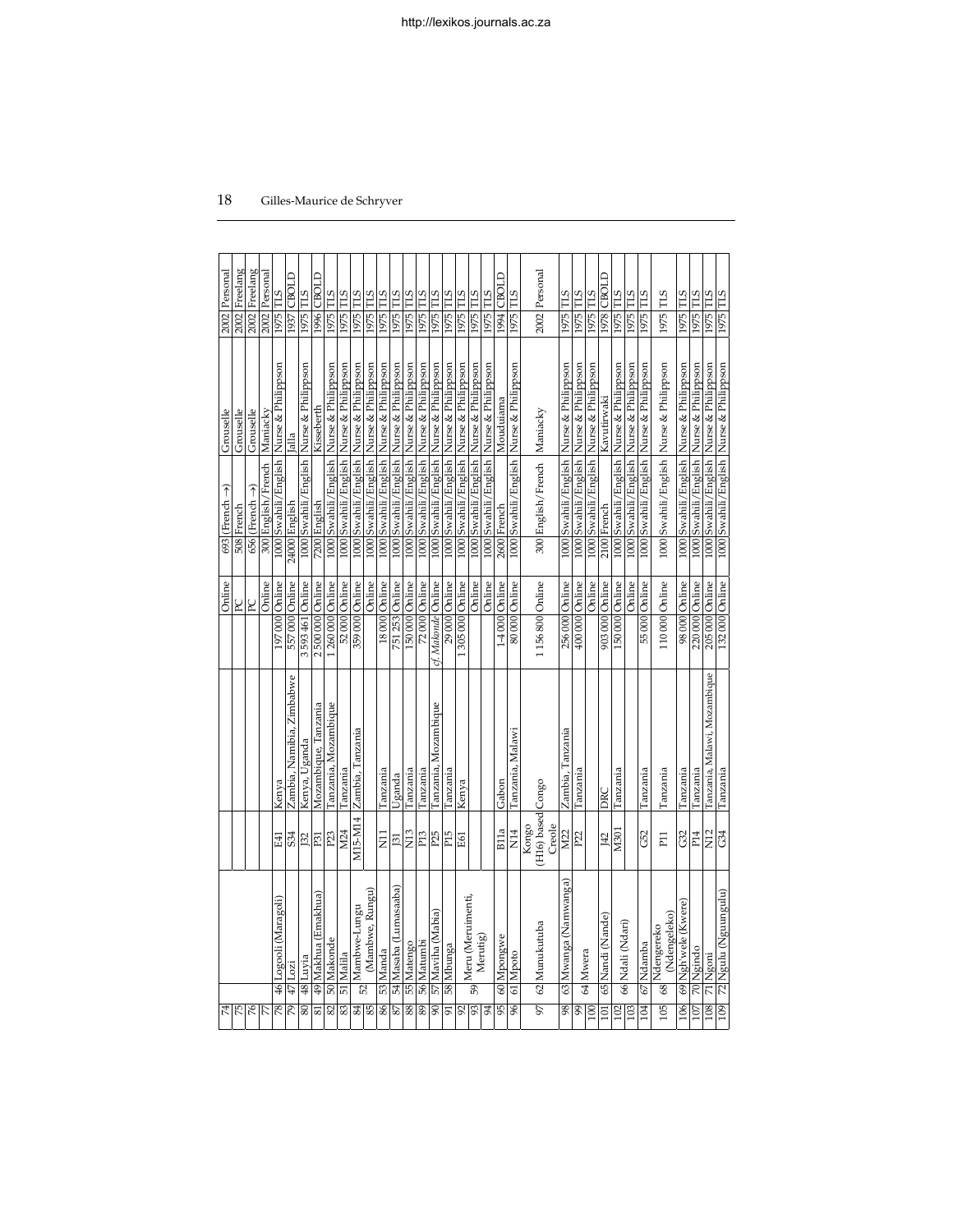| 110              | 73 Ngurimi (Ngoreme)                      | E401             | Tanzania                                  | 32000 Online     | 1000 Swahili/English  Nurse & Philippson  |                      | 1975 TLS        |             |
|------------------|-------------------------------------------|------------------|-------------------------------------------|------------------|-------------------------------------------|----------------------|-----------------|-------------|
| $\Xi$            | 74 Nyakyusa                               | M <sub>31</sub>  | Tanzania, Malawi                          | 050 000 Online   | 1000 Swahili / English                    | Nurse & Philippson   | <b>STL</b> 9261 |             |
| 112              |                                           | $\overline{21}$  | Tanzania                                  | 7000 Online      | 1500 English                              | Rugemalira           |                 | 1993 CBOLD  |
| 113              | 75 Nyambo (Runyambo)                      |                  |                                           | Online           | 1000 Swahili/English Nurse & Philippson   |                      | 1975 TLS        |             |
| 114              | 76 Nyamwezi                               | F22              | Tanzania                                  | 926 000 Online   | 2000 English                              | Maganga & Schadeberg |                 | 1992 CBOLD  |
| $\overline{115}$ |                                           |                  |                                           | Online           | 1000 Swahili/English Nurse & Philippson   |                      | 1975 TLS        |             |
| 116              | $\frac{1}{2}$ Nyankore (Runya-            | $\overline{13}$  | Uganda                                    | 1643193 Online   | 2500 English                              | Taylor               |                 | 1959 CBOLD  |
| 117              | nkore, Kiga-Nkore)                        |                  |                                           | Online           | 1000 Swahili/English Nurse & Philippson   |                      | 1975 TLS        |             |
| 118              | 78 Nyiha                                  | M23              | Tanzania, Zambia                          | 526 000 Online   | 1000 Swahili/English Nurse & Philippson   |                      | 1975 TLS        |             |
| 119              | 79  Nyiramba (Nilamba)                    | F31              | Tanzania                                  | 440 000 Online   | 1000 Swahili/English  Nurse & Philippson  |                      | 1975 TLS        |             |
| 120              | 80 Nyoro (Runyoro)                        | $\Xi$            | Uganda                                    | 495443 Online    | 1000 Swahili/English  Nurse & Philippson  |                      | 1975 TLS        |             |
| 121              | 81 Pangwa                                 | G64              | Tanzania                                  | 177000 Online    | 1000 Swahili / English Nurse & Philippson |                      | 1975 TLS        |             |
| 122              | 82 Phende (Pende)                         | K52              | DKC                                       | 420 000 Online   | 8200 French                               | Gusimana             |                 | 1972 CBOLD  |
| 123              | 83 Pimbwe                                 | EI               | Tanzania                                  | 29 000 Online    | 1000 Swahili/English Nurse & Philippson   |                      | 1975 TLS        |             |
| 124              | 84 Pogolo (Pogoro)                        | G51              | Tanzania                                  | 185000 Online    | 1000 Swahili/English Nurse & Philippson   |                      | 1975 TLS        |             |
| 125              | 85 Rufiji                                 | P <sub>12</sub>  | Tanzania                                  | 200 000 Online   | 1000 Swahili/English Nurse & Philippson   |                      | 1975 TLS        |             |
| 126              | 86 Ruguru (Luguru)                        | G35              | Tanzania                                  | 520 000 Online   | 1000 Swahili/English Nurse & Philippson   |                      | 1975 TLS        |             |
| 127              | 87 Rundi                                  | J62              | Burundi, Rwanda, Tanzania,<br>Uganda      | 6 000 000 Online | 1000 Swahili/English Nurse & Philippson   |                      | 1975 TLS        |             |
| 128              | 88 Rungwa (Lungwa)                        | M12              | Tanzania                                  | 18000 Online     | 1000 Swahili/English Nurse & Philippson   |                      | 1975 TLS        |             |
| 129              |                                           |                  |                                           | Online           | 1000 Swahili/English Nurse & Philippson   |                      | 1975 TLS        |             |
| 130              | (Munyarwanda)<br>$_{89}$ Rwanda           | 161              | Rwanda, Burundi, DRC,<br>Tanzania, Uganda | 7362800 Online   | 1000 Swahili/English                      | Nurse & Philippson   | 1975 TLS        |             |
| 131              | 90 Saamia (Samialugwe)                    | <b>B4</b>        | Uganda                                    | 50000 Online     | 1000 Swahili/English Nurse & Philippson   |                      | 1975 TLS        |             |
| 132              | 91 Safwa                                  | M <sub>25</sub>  | Tanzania                                  | 158 000 Online   | 1000 Swahili/English Nurse & Philippson   |                      | 1975 TLS        |             |
| 133              | 92 Sangu                                  | G61              | Tanzania                                  | 75 000 Online    | 1000 Swahili/English Nurse & Philippson   |                      | 1975 TLS        |             |
| 134              | 93 Setswana                               | 531              | South Africa, Botswana,<br>Namibia        | 4 000 000 PC     | 186 Esperanto                             | Van Wilgen           |                 | 1998 Ergane |
| 135              | 94 Shambala (Sambaa)                      | G <sub>2</sub> 3 | Tanzania                                  | 550 000 Online   | 1000 Swahili/English Nurse & Philippson   |                      | 1975 TLS        |             |
| 136              | 95 Shi                                    | 53               | DRC                                       | 654 000 Online   | 2500 French                               | Polak-Bynon          |                 | 1978 CBOLD  |
| 137              | 96 Shubi                                  | <b>164</b>       | Tanzania                                  | 153 000 Online   | 1000 Swahili/English Nurse & Philippson   |                      | 1975 TLS        |             |
| 138              | babwean Ndebele)<br>SiNdebele (Zim-<br>97 | 544              | Zimbabwe                                  | 502 000 Online   | 5000 English                              | Pelling              |                 | 1971 CBOLD  |
| 139              | 98 Sizaki (Shashi Siz)                    | E404             | Tanzania                                  | 82000 Online     | 1000 Swahili/English Nurse & Philippson   |                      | 1975 TLS        |             |
| 140              | 99 Soga (Lusoga)                          | 116              | Uganda                                    | 370 845 Online   | 1000 Swahili/English Nurse & Philippson   |                      | 1975 TLS        |             |
|                  | 141   100   Suba                          | E403             | Kenya, Tanzania                           | 159 000 Online   | 1000 Swahili/English Nurse & Philippson   |                      | 1975 TLS        |             |
|                  | $\frac{142}{143}$ 101 Sukuma (Ntuzu)      | F21              | Tanzania                                  | 5 000 000 Online | 1000 Swahili/English Nurse & Philippson   |                      | 1975 TLS        |             |
|                  |                                           |                  |                                           | Online           | 1000 Swahili/English Nurse & Philippson   |                      | 1975 TLS        |             |
|                  | 144 102 Sumbwa                            | F <sub>23</sub>  | Tanzania                                  | 191000 Online    | 1000 Swahili/English Nurse & Philippson   |                      | 1975 TLS        |             |